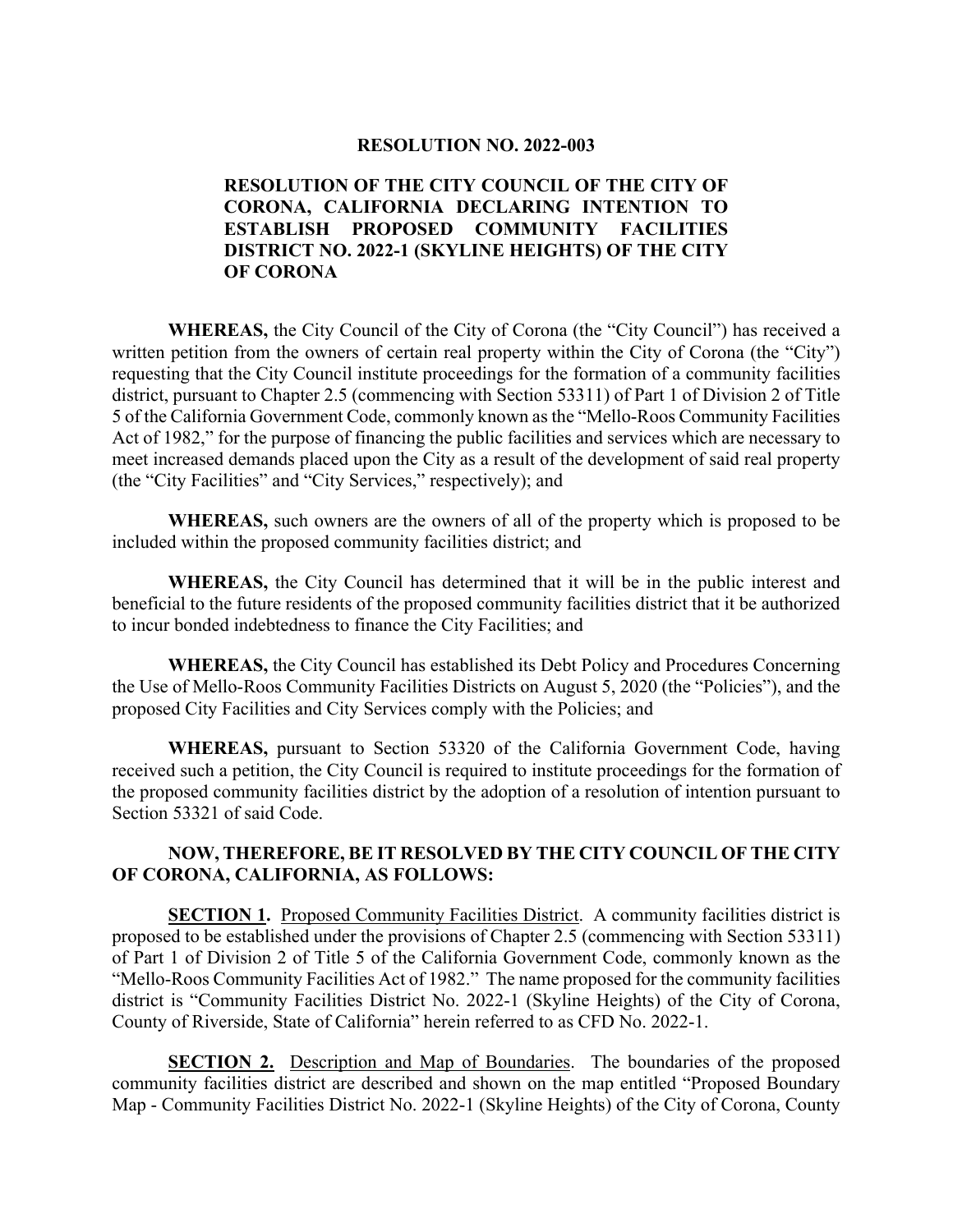of Riverside, State of California," which is on file with the City Clerk of the City of Corona (the "City Clerk"). Said map is approved and, pursuant to Section 3110 of the California Streets and Highways Code, the City Clerk shall, after conforming with the other requirements of Section 3111 of said Code, record the original of said map in her office, and not later than fifteen (15) days prior to the date of the public hearing set forth in Section 9 hereof shall file a copy of said map with the County Recorder of the County of Riverside.

#### **SECTION 3.** Types of Facilities and Services; Incidental Expenses.

(a) The types of City Facilities proposed to be provided for and financed by the proposed community facilities district with the revenues from Special Tax A (defined below) and bonds secured by Special Tax A are storm drain, sanitary sewer, domestic water, reclaimed water, streets and traffic signals required to serve the property within the community facilities district and those facilities funded by certain City impact fees, including storm drainage, sanitary sewer, domestic water, reclaimed water facilities, streets and traffic signals.

(b) The City Services which are proposed to be funded with the revenues from Special Tax B (defined below) which are to be levied on parcels of taxable property within the proposed community facilities district, include, but are not limited to: (i) maintenance and lighting of perimeter parks, parkways, streets, roads and open space, which maintenance and lighting services may include, without limitation, furnishing of electrical power to street lights and traffic signals, (ii) graffiti removal from and maintenance and repair of public structures situated on parks, parkways, streets, roads and open space, (iii) maintenance and operation of water quality improvements, (iv) public street sweeping, (v) a reserve fund (the "Special Tax B Services"). A detailed description of the Special Tax B Services is set forth in Exhibit "C" to the Rate and Method (defined below) and incorporated herein by this reference.

(c) The City Services which are proposed to be funded with the revenues from Special Tax C (Contingent) (defined below) which may be levied on parcels of taxable property within the proposed community facilities district, include, but are not limited to: (i) maintenance and lighting of interior parks, parkways, streets, roads and open space, which maintenance and lighting services may include, without limitation, furnishing of electrical power to street lights; (ii) repair and replacement of damaged or inoperative light bulbs, fixtures and standards; (iii) and maintenance and operation of water quality improvements, which include the bio-retention facility and appurtenances (the "Special Tax C (Contingent) Services"). A detailed description of the Special Tax C (Contingent) Services is set forth in Exhibit "D" to the Rate and Method (defined below) and incorporated herein by this reference.

(d) The incidental expenses, as such term is defined in Government Code Section 53317(c), which will be incurred may include, but not be limited to: (i) the cost of planning and designing such facilities and the cost of environmental evaluations thereof, (ii) all costs associated with the formation of the proposed community facilities district, issuance and administration of the bonds thereof, the determination of the amount of and collection of taxes, and the payment of taxes, and costs otherwise incurred in order to carry out the authorized purposes of the community facilities district, and (iii) any other expenses incidental to the construction, completion, acquisition and inspection of such facilities (the "Incidental Expenses").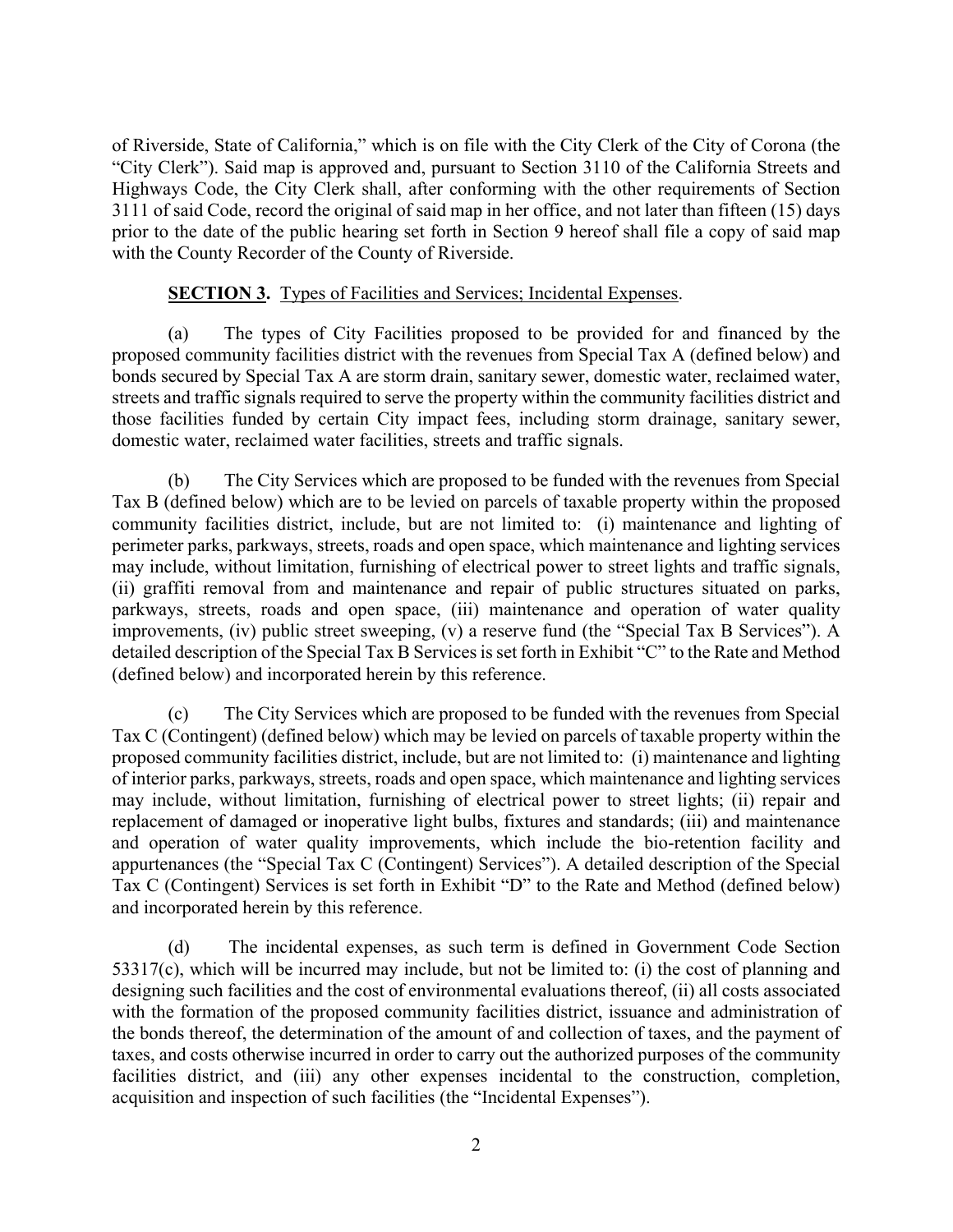**SECTION 4.** Special Taxes. Except where funds are otherwise available, a special tax sufficient to finance the City Facilities and Incidental Expenses ("Special Tax A"), a special tax sufficient to finance the Special Tax B Services ("Special Tax B") and Incidental Expenses, and a special tax sufficient to finance the Special Tax C (Contingent) Services and Incidental Expenses ("Special Tax C (Contingent)" and together with Special Tax A and Special Tax B, the "Special Taxes"), secured by the recordation of a continuing lien against all taxable or nonexempt property in CFD No. 2022-1, shall be annually levied within CFD No. 2022-1. All parcels of taxable property in the territory of CFD No. 2022-1 shall be subject to the annual levy of Special Taxes.

For further particulars as to the rates and method of apportionment of the Special Taxes to be levied on parcels of taxable property in CFD No. 2022-1 reference is made to the attached and incorporated Exhibit "A" (the "Rate and Method"), which sets forth in sufficient detail the rate and method of apportionment of each of the Special Taxes to allow each landowner or resident within CFD No. 2022-1 to clearly estimate the maximum amount of Special Tax A that such person will have to pay for the City Facilities, the maximum amount of Special Tax B that such person will have to pay for the Special Tax B Services, and the maximum amount of Special Tax C (Contingent) that such person will have to pay for the Special Tax C (Contingent) Services, should it be authorized to be levied.

The maximum amounts of Special Tax A that may be levied in any fiscal year on parcels within CFD No. 2022-1 are specified in dollar amounts in the Rate and Method. Special Tax A shall not be levied after the tax or fiscal year beginning on July 1, 2063 and ending on June 30, 2064. Under no circumstances shall Special Tax A be levied in any fiscal year against any parcels used for private residential purposes as a result of a delinquency or default in the payment of Special Tax A applicable to any other parcel by more than ten percent (10%) above the amount that would have been levied in that fiscal year had there never been any such delinquency or default.

The conditions under which the obligation to pay Special Tax A may be prepaid and permanently satisfied are as set forth in the Rate and Method. Special Tax B and Special Tax C (Contingent) may not be prepaid.

Pursuant to Section 53340 of the California Government Code, said Special Taxes shall be collected in the same manner as ordinary ad valorem property taxes are collected and shall be subject to the same penalties and the same procedure, sale, and lien priority in case of delinquency as is provided for ad valorem taxes.

Upon recordation of a notice of special tax lien pursuant to Section 3114.5 of the California Streets and Highways Code, a continuing lien to secure each levy of the Special Taxes shall attach to all non-exempt real property in CFD No. 2022-1, and that lien shall continue in force and effect until the special tax obligation is prepaid and permanently satisfied in the case of Special Tax A and the lien is canceled in accordance with law or until collection of the Special Taxes ceases.

**SECTION 5.** Exempt Properties. Pursuant to Section 53340 of the California Government Code, and except as provided in Section 53317.3 of said Code, properties of entities of the state, federal, and local governments shall be exempt from the levy of Special Taxes.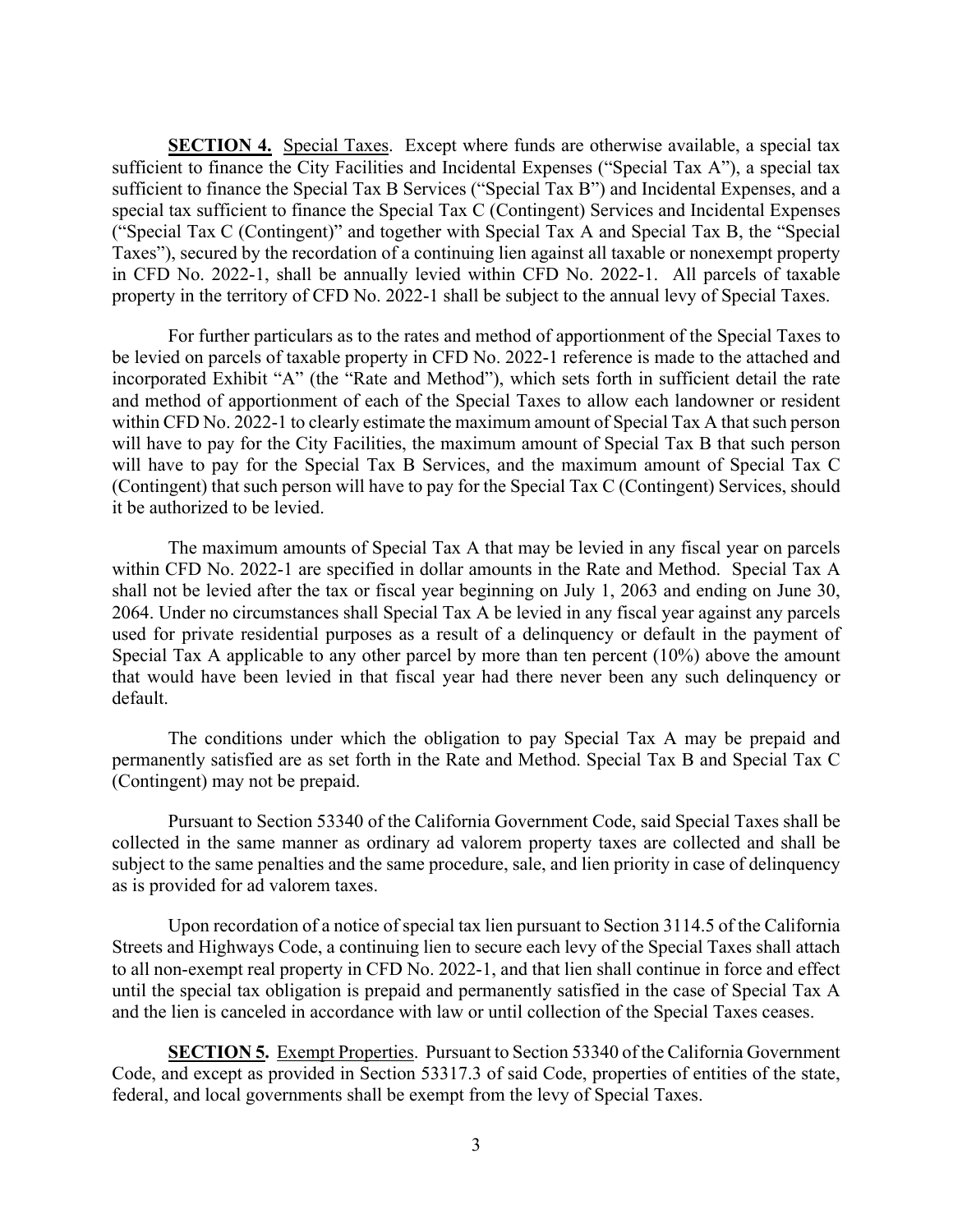**SECTION 6.** Necessity. The City Council finds that the City Facilities, Special Tax B Services, and Special Tax C (Contingent) Services described in Section 3 hereof are necessary to meet increased demands placed upon the City as a result of new development occurring within the boundaries of CFD No. 2022-1.

**SECTION 7.** Repayment of Funds Advanced or Work-in-Kind. Pursuant to Section 53314.9 of the California Government Code, the City Council proposes to accept advances of funds or work-in-kind from private persons or private entities and to provide, by resolution, for the use of those funds or that work-in-kind for any authorized purpose, including but not limited to, paying any costs incurred by the City in creating CFD No. 2022-1, and to enter into an agreement, by resolution, with the person or entity advancing the funds or work-in-kind to repay funds advanced, or to reimburse the person or entity for the value, or cost, whichever is less, of the work-in-kind, as determined by the City Council.

**SECTION 8.** Prohibition of Owner Contracts. Pursuant to Section 53329.5 of the California Government Code, the City Council finds that the public interest will not be served by allowing the owners of property within CFD No. 2022-1 to enter into a contract in accordance with subdivision (a) of that section, and that such owners shall not be permitted to elect to perform the work and enter into a written contract with the City for the construction for the City Facilities pursuant to said Section 53329.5.

**SECTION 9.** Hearing. A public hearing on the formation of CFD No. 2022-1 shall be held at 6:30 p.m. on March 2, 2022, in the City Council Chambers located at 400 South Vicentia Avenue, Corona, California.

**SECTION 10.** Notice. The City Clerk shall publish a notice of the time and place of said hearing as required by Section 53322 of the California Government Code, and may also give notice of the time and place of said hearing by first-class mail to each registered voter and to each landowner within CFD No. 2022-1, as prescribed by Section 53322.4 of said Code. Said notice shall be published at least seven (7) days and mailed at least fifteen (15) days before the date of the hearing, and shall contain the information required by said Section 53322 of said Code.

**SECTION 11.** Report. The officers of the City who will be responsible for providing the proposed City Facilities, the Special Tax B Services, and the Special Tax C (Contingent) Services to be provided within and financed by CFD No. 2022-1, if it is established, shall study CFD No. 2022-1, and, at or before the time of said hearing, shall file a report or reports with the City Council containing a brief description of the City Facilities, Special Tax B Services, and Special Tax C (Contingent) Services by type which will in their opinion be required to adequately meet the needs of CFD No. 2022-1 and their estimate of the fair and reasonable cost of providing those City Facilities and the Incidental Expenses to be incurred in connection therewith. All such reports shall be made a part of the record of the hearing to be held pursuant to Section 9 hereof.

**SECTION 12.** Description of Voting Procedures. The voting procedures to be followed shall be pursuant to Section 53326 of the California Government Code and pursuant to the applicable provisions of the Election Code.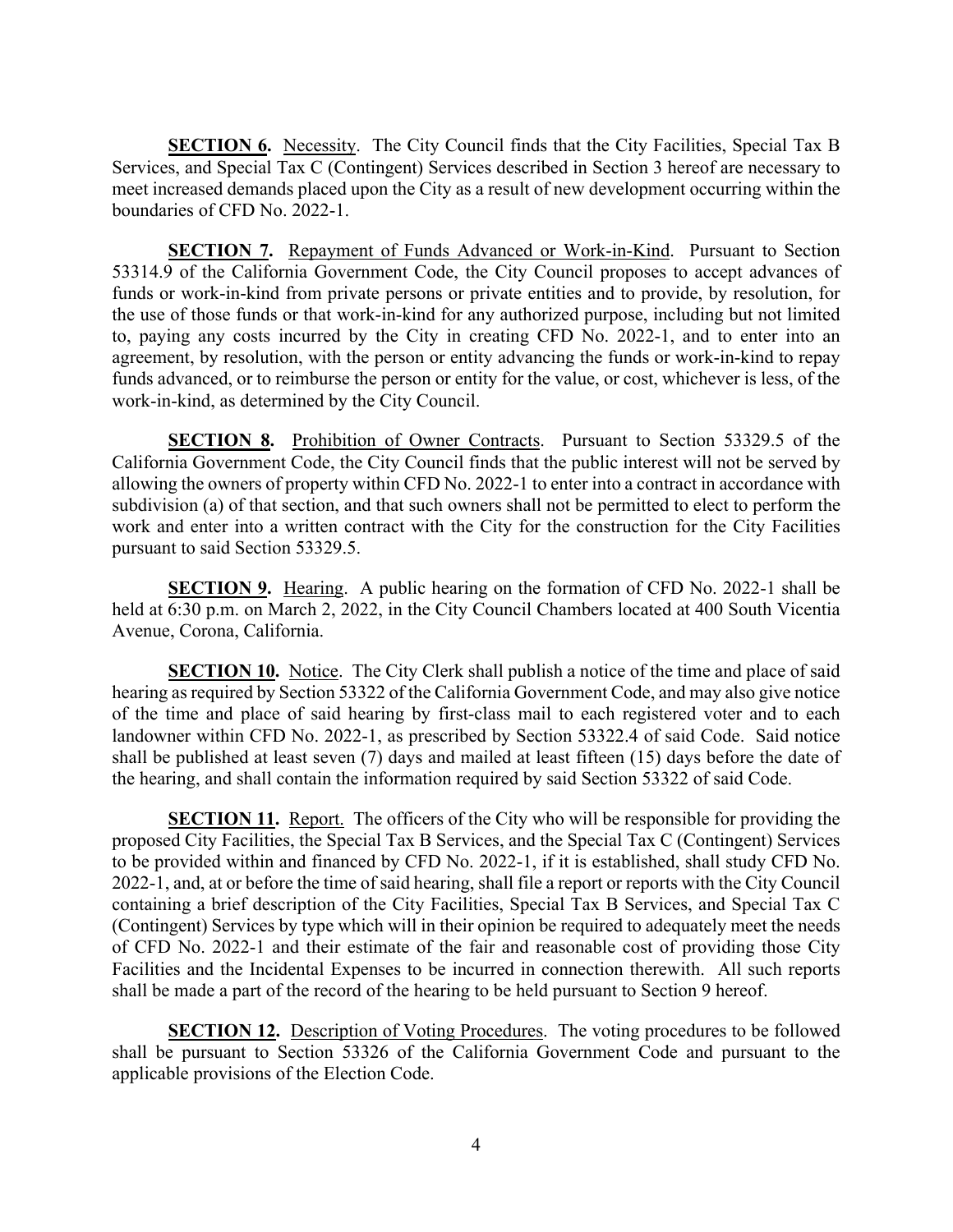**SECTION 13.** This Resolution shall take effect from and after the date of its passage and adoption.

**PASSED, APPROVED AND ADOPTED** this 19th day of January, 2022.

 $\overline{a}$ 

Mayor of the City of Corona, California

ATTEST:

City Clerk of the City of Corona, California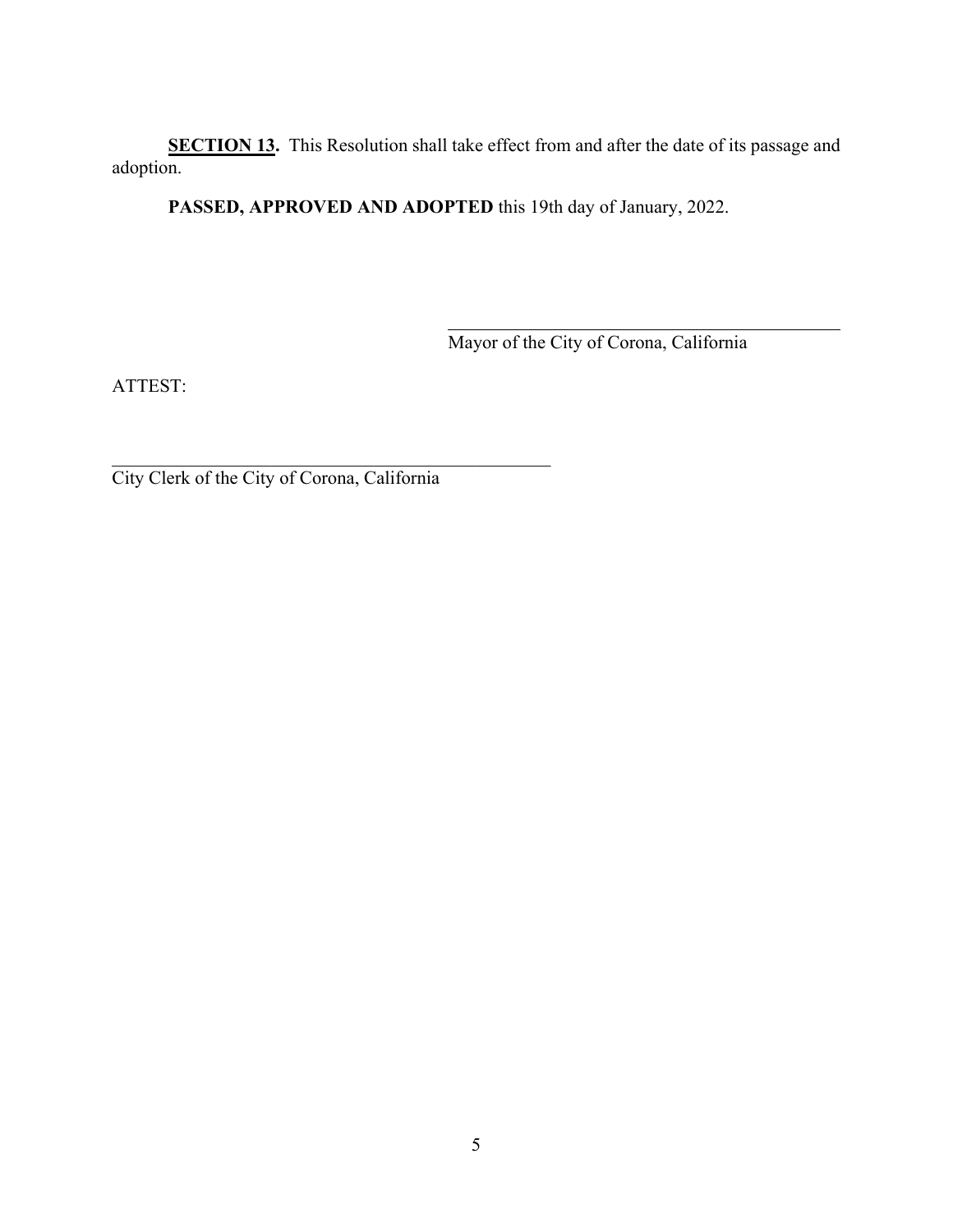#### **CERTIFICATION**

I, Sylvia Edwards, City Clerk of the City of Corona, California, do hereby certify that the foregoing Resolution was regularly passed and adopted by the City Council of the City of Corona, California, at a regular meeting thereof held on the 19th day of January, 2022, by the following vote:

**AYES:** 

**NOES:** 

**ABSENT:** 

#### **ABSTAINED:**

**IN WITNESS WHEREOF,** I have hereunto set my hand and affixed the official seal of the City of Corona, California, this 19th day of January, 2022.

l

City Clerk of the City of Corona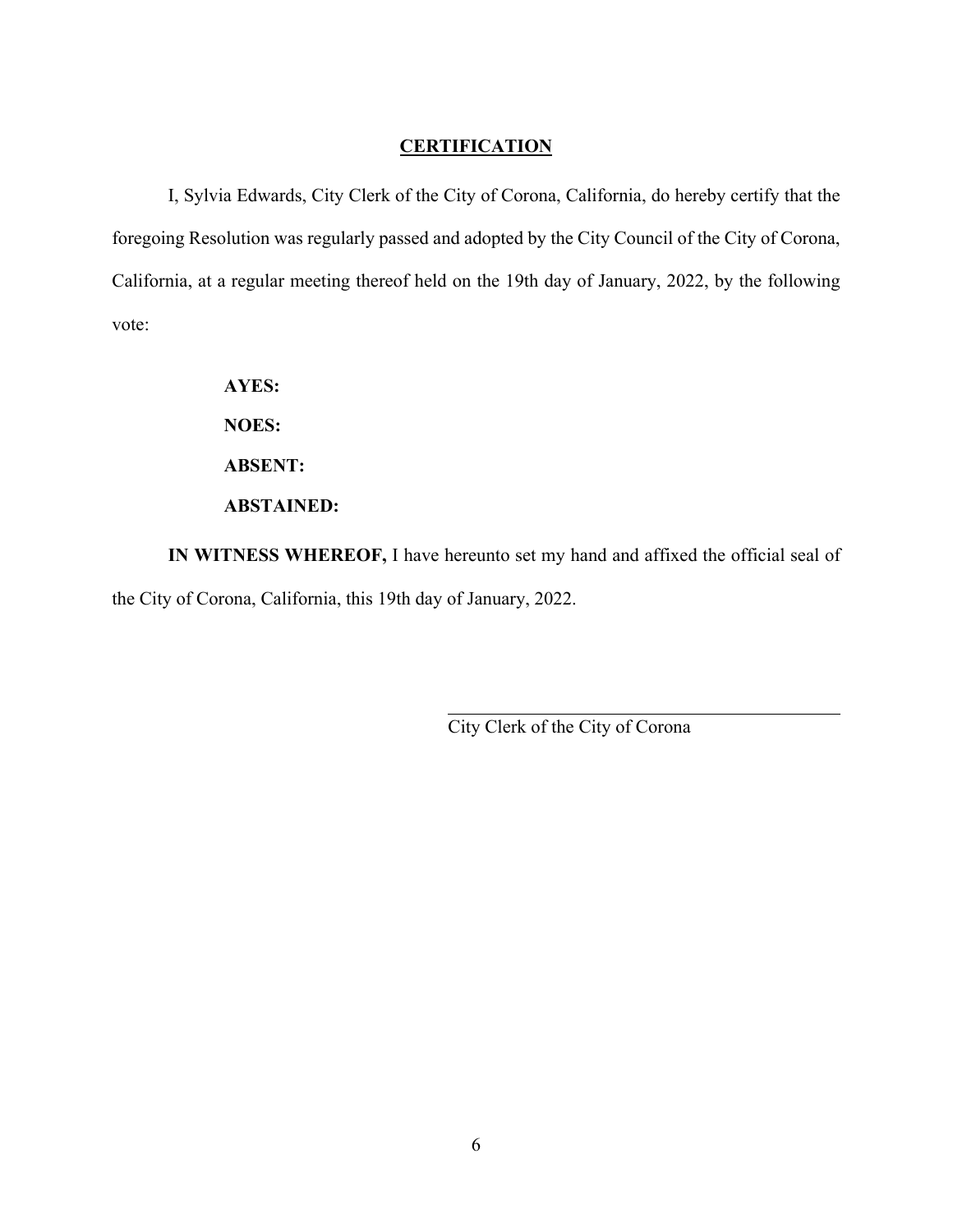### **EXHIBIT "A"**

#### **RATE AND METHOD OF APPORTIONMENT FOR COMMUNITY FACILITIES DISTRICT NO. 2022-1 (SKYLINE HEIGHTS) OF THE CITY OF CORONA**

[SEE ATTACHED THIRTY (30) PAGES]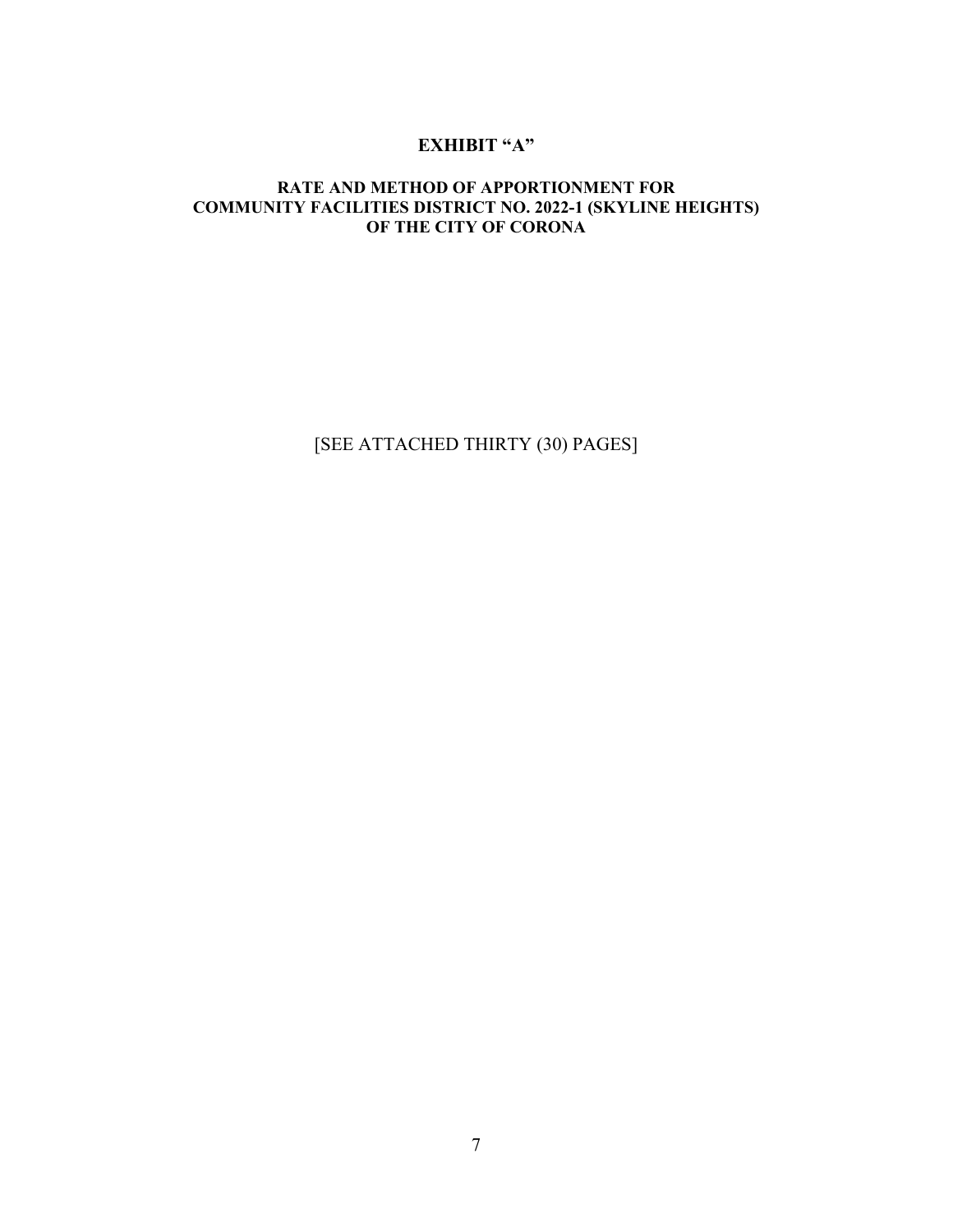#### **RATE AND METHOD OF APPORTIONMENT FOR COMMUNITY FACILITIES DISTRICT NO. 2022-1 (SKYLINE HEIGHTS) OF THE CITY OF CORONA**

Special Taxes (all capitalized terms are defined in Section A, "Definitions", below) shall be applicable to each Assessor's Parcel of Taxable Property located within the boundaries of the Community Facilities District No. 2022-1 (Skyline Heights) of the City of Corona ("CFD No. 2022-1"). The amount of Special Taxes to be levied in each Fiscal Year on an Assessor's Parcel, shall be determined by the City Council of the City of Corona, acting in its capacity as the legislative body of CFD No. 2022-1 by applying the appropriate Special Tax for Developed Property, Approved Property, Undeveloped Property, Public Property and/or Property Owner's Association Property that is not Exempt Property as set forth below. All of the real property, unless exempted by law or by the provisions hereof in Section F, shall be taxed to the extent and in the manner herein provided.

#### **A. DEFINITIONS**

The terms hereinafter set forth have the following meanings:

**"Acre or Acreage"** means the land area of an Assessor's Parcel as shown on an Assessor's Parcel Map, or if the land area is not shown on an Assessor's Parcel Map, the land area shown on the applicable final map, parcel map, condominium plan, or other recorded County parcel map or instrument. The square footage of an Assessor's Parcel is equal to the Acreage multiplied by 43,560.

**"Act"** means the Mello-Roos Community Facilities Act of 1982, as amended, being Chapter 2.5 (commencing with Section 53311) of Part 1 of Division 2 of Title 5 of the Government Code of the State of California.

**"Administrative Expenses"** means the following actual or reasonably estimated costs directly related to the formation, and administration of CFD No. 2022-1 including, but not limited to: the costs of computing the Special Taxes and preparing the Special Tax collection schedules (whether by the City or designee thereof or both); the costs of collecting the Special Taxes (whether by the City or otherwise); the costs of remitting Special Taxes A to the Trustee; the costs of the Trustee (including legal counsel) in the discharge of the duties required of it under the Indenture; the costs to the City, CFD No. 2022-1 or any designee thereof of complying with arbitrage rebate requirements; the costs to the City, CFD No. 2022-1 or any designee thereof of complying with disclosure requirements of the City, CFD No. 2022-1 or obligated persons associated with applicable federal and state securities laws and the Act; the costs associated with preparing Special Tax disclosure statements and responding to public inquiries regarding the Special Taxes; the costs associated with evaluating the Special Tax A effective tax rate prior to the issuance of the first series of Bonds; the costs of the City, CFD No. 2022-1 or any designee thereof related to an appeal of the Special Tax; the costs associated with the release of funds from an escrow account; and the City's annual administration fees and third party expenses. Administration Expenses shall also include amounts estimated by the CFD Administrator or advanced by the City or CFD No. 2022- 1 for any other administrative purposes of CFD No. 2022-1, including attorney's fees and other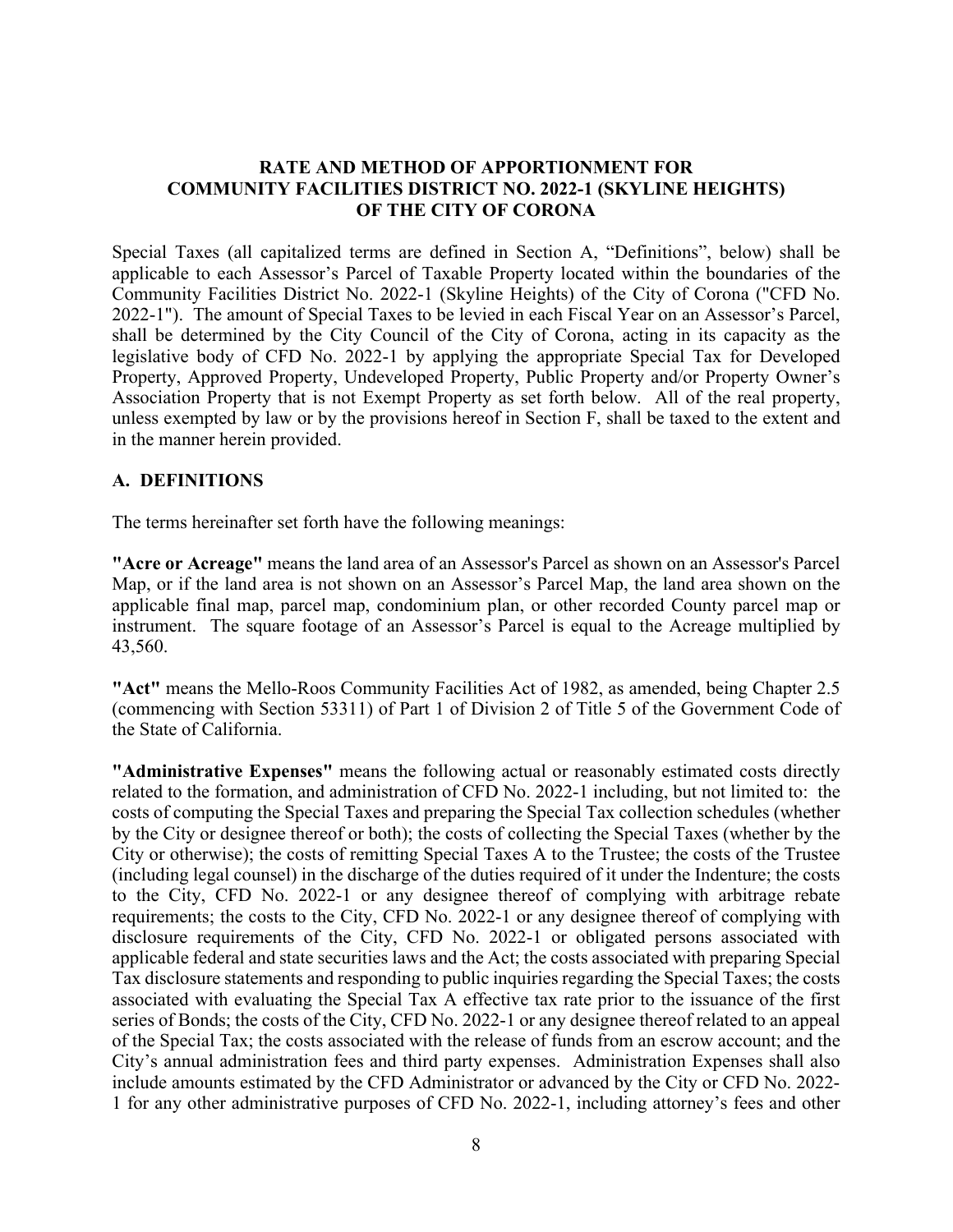costs related to commencing and pursuing to completion any foreclosure of delinquent Special Taxes.

**"Approved Property"** means all Assessor's Parcels of Taxable Property: (i) that are included in a Final Map that was recorded prior to the January 1<sup>st</sup> preceding the Fiscal Year in which the Special Tax is being levied, and (ii) that have not been issued a building permit on or before March 1<sup>st</sup> preceding the Fiscal Year in which the Special Tax is being levied.

**"Assessor's Parcel"** means a lot or parcel of land designated on an Assessor's Parcel Map with an assigned Assessor's Parcel Number.

**"Assessor's Parcel Map"** means an official map of the Assessor of the County designating parcels by Assessor's Parcel Number.

**"Assessor's Parcel Number"** means that number assigned to an Assessor's Parcel by the County for purposes of identification.

**"Assigned Special Tax A"** means the Special Tax of that name described in Section D below.

**"Backup Special Tax A"** means the Special Tax of that name described in Section D below.

**"Boundary Map"** means a recorded map of the CFD which indicates the boundaries of the CFD.

**"Bonds"** means any obligation to repay a sum of money, including obligations in the form of bonds, notes, certificates of participation, long-term leases, loans from government agencies, or loans from banks, other financial institutions, private businesses, or individuals, or long-term contracts, or any refunding thereof, to which Special Tax A within CFD No. 2022-1 have been pledged.

**"Building Permit"** means the first legal document issued by the City giving official permission for new construction. For purposes of this definition, "Building Permit" may include any subsequent document(s) authorizing new construction on an Assessor's Parcel that are issued or changed by the City after the original issuance, as determined by the CFD Administrator as necessary to fairly allocate Special Tax A to the Assessor's Parcel, provided that following such determination the Maximum Special Tax A that may be levied on all Assessor's Parcels of Taxable Property will be at least 1.1 times maximum annual debt service on all outstanding Bonds plus the estimated annual Administrative Expenses.

**"Building Square Footage" or "BSF"** means the square footage of assessable internal living space, exclusive of garages or other structures not used as living space, as determined by reference to the Building Permit for such Assessor's Parcel.

**"Calendar Year"** means the period commencing January 1 of any year and ending the following December 31.

**"CFD Administrator"** means an official of the City, or designee thereof, responsible for (i) determining the Special Tax A Requirement, (ii) determining the Special Tax B Requirement, (iii)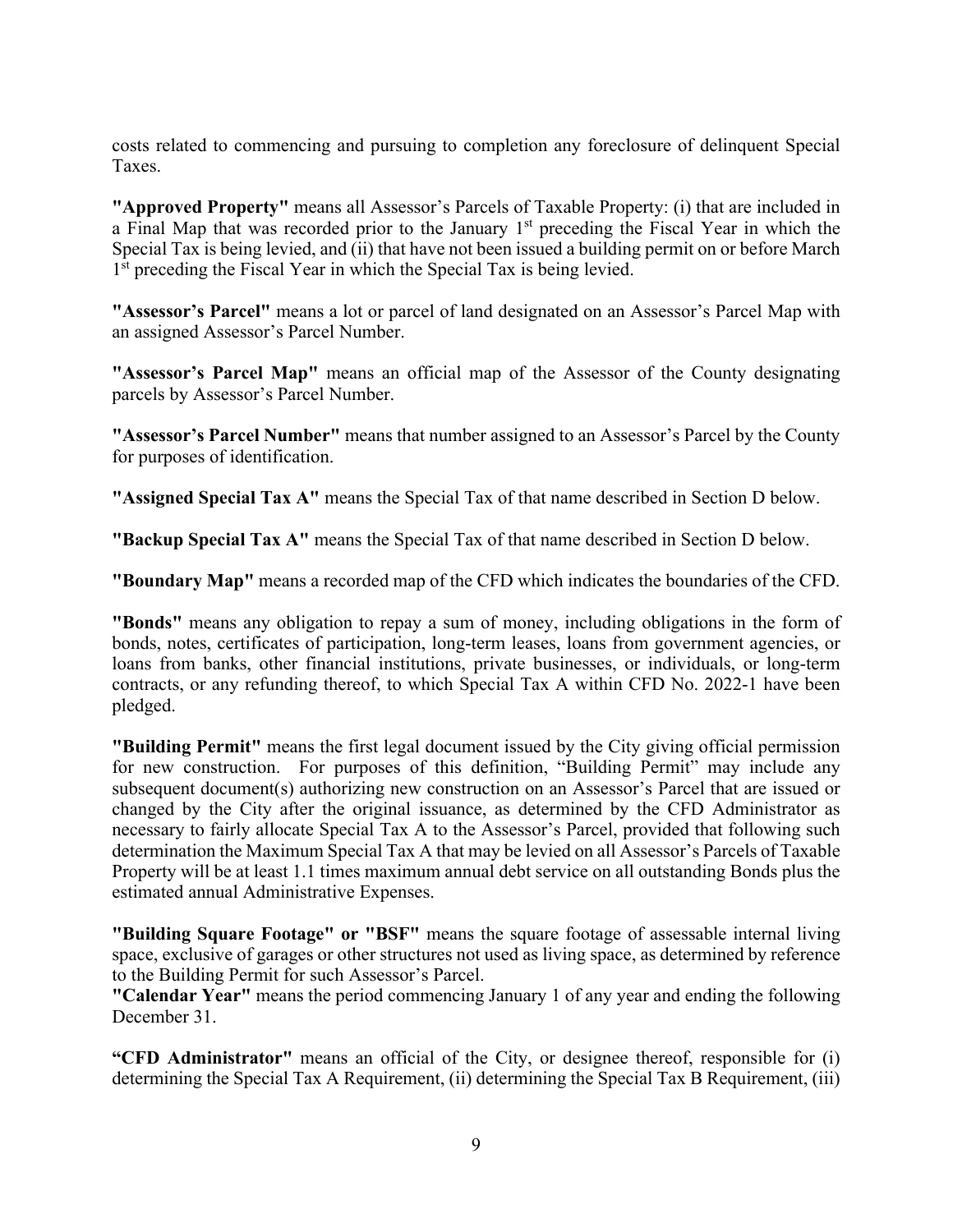determining the Special Tax C (Contingent) Requirement, and (iv) providing for the levy and collection of the Special Taxes.

**"CFD"** or **"CFD No. 2022-1"** means Community Facilities District No. 2022-1 (Skyline Heights) established by the City under the Act.

**"City"** means the City of Corona.

**"City Council"** means the City Council of the City of Corona, acting as the Legislative Body of CFD No. 2022-1, or its designee.

**"Condominium Plan"** means a condominium plan as set forth in the California Civil Code, Section 6624.

**"County"** means the County of Riverside.

**"Developed Property"** means all Assessor's Parcels of Taxable Property for which a Building Permit for new construction was issued on or before March 1<sup>st</sup> preceding the Fiscal Year in which the Special Tax is being levied.

**"Exempt Property"** means all Assessor's Parcels designated as being exempt from Special Taxes as provided for in Section F.

**"Final Map"** means a subdivision of property by recordation of a final map, parcel map, or lot line adjustment, pursuant to the Subdivision Map Act (California Government Code Section 66410 et seq.) or recordation of a Condominium Plan pursuant to California Civil Code Section 6624 that creates individual lots for which Building Permits may be issued without further subdivision.

**"Fiscal Year"** means the period commencing on July 1<sup>st</sup> of any year and ending the following June  $30<sup>th</sup>$ .

**"Indenture"** means the indenture, fiscal agent agreement, resolution or other instrument pursuant to which Bonds are issued, as modified, amended and/or supplemented from time to time, and any instrument replacing or supplementing the same.

**"Land Use Category"** means any of the categories listed in Table 1 of Section D and Table 2 of Section M.

**"Maximum Special Tax A"** means the maximum Special Tax A, determined in accordance with Section D below that can be levied by CFD No. 2022-1 in any Fiscal Year on any Assessor's Parcel.

**"Maximum Special Tax B"** means the Maximum Special Tax B, as determined in accordance with Section M below that can be levied in any Fiscal Year on any Assessor's Parcel of Taxable Property within CFD No. 2022-1.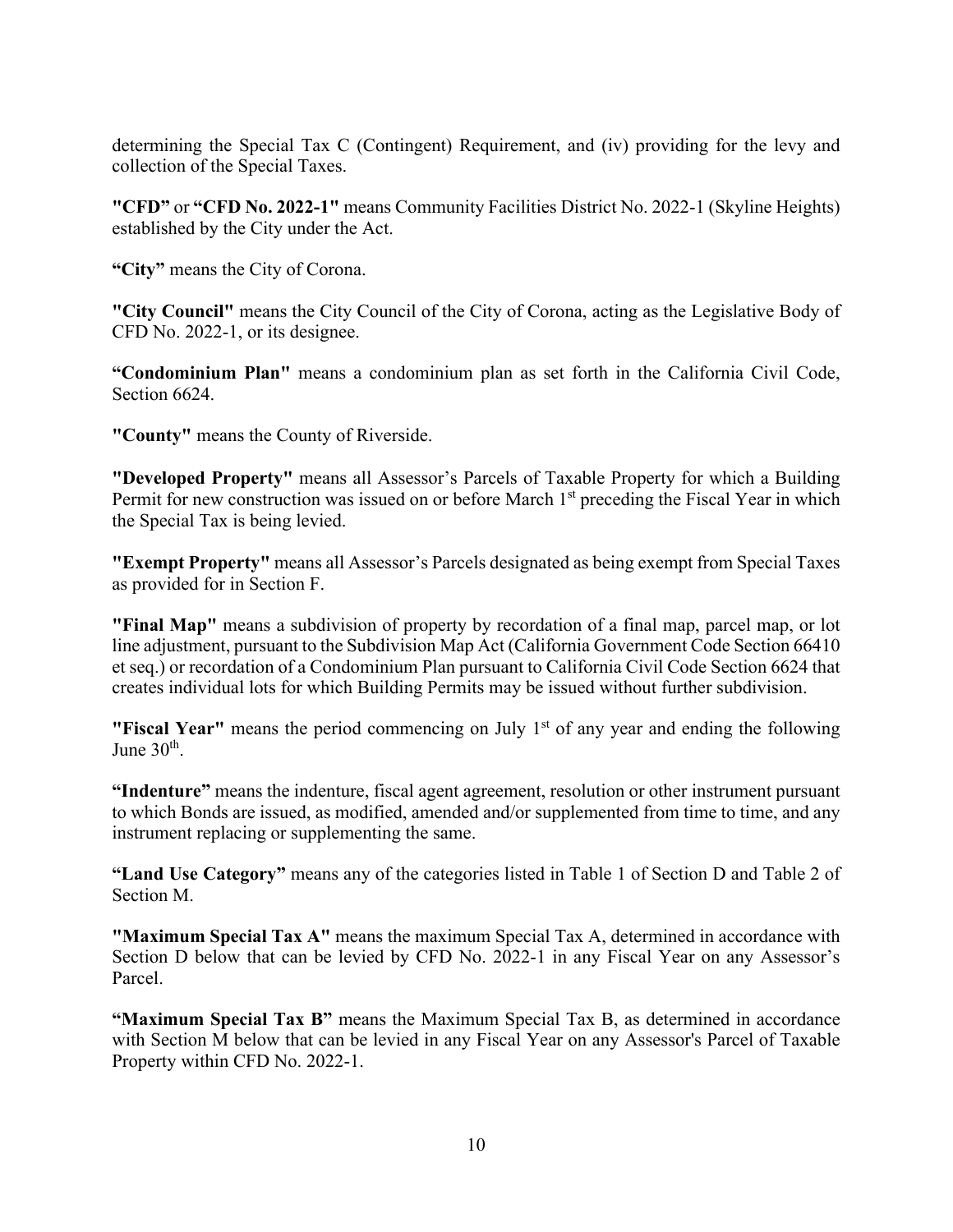**"Maximum Special Tax C (Contingent)**" means the Maximum Special Tax C (Contingent), as determined in accordance with Section S below that can be levied in any Fiscal Year on any Assessor's Parcel of Taxable Property within CFD No. 2022-1.

**"Multifamily Property"** means all Assessor's Parcels of Residential Property for which a building permit has been issued or may be issued for purposes of constructing two or more Residential Units that share common walls, including but not limited to duplexes, triplexes, townhomes, condominiums, and apartment units, as determined by the CFD Administrator.

**"Non-Residential Property"** or **"NR"** means all Assessor's Parcels of Taxable Property for which a building permit(s) was issued for a non-residential use. The CFD Administrator shall make the determination if an Assessor's Parcel is Non-Residential Property.

**"Partial Prepayment Amount"** means the amount required to prepay a portion of the Special Tax A obligation for an Assessor's Parcel, as described in Section G.

**"Prepayment Amount"** means the amount required to prepay the Special Tax A obligation in full for an Assessor's Parcel, as described in Section G.

**"Property Owner Association" or "POA"** means a corporation formed by a real estate developer for the purpose of marketing, managing, and selling of homes and lots in a residential subdivision.

**"Property Owner's Association Property"** means all Assessor's Parcels which, as of July 1st of the Fiscal Year in which the Special Tax is being levied, have been conveyed, dedicated to, or irrevocably offered for dedication to a property owner association, including any master or subassociation.

**"Proportionately"** means for Taxable Property for Special Tax A that is (i) Developed Property, that the ratio of the actual Special Tax A levy to the Assigned Special Tax A is the same for all Assessor's Parcels of Developed Property, (ii) Approved Property, that the ratio of the actual Special Tax A levy to the Maximum Special Tax A is the same for all Assessor's Parcels of Approved Property, and (iii) Undeveloped Property, Public Property and Property Owner's Association Property, that the ratio of the actual Special Tax A levy per Acre to the Maximum Special Tax A per Acre is the same for all Assessor's Parcels of Undeveloped Property, Public Property and Property Owner's Association Property.

For Special Tax B that is (i) Developed Property, that the ratio of the actual Special Tax B levy to the Maximum Special Tax B is the same for all Assessor's Parcels of Developed Property, (ii) Approved Property, that the ratio of the actual Special Tax B levy to the Maximum Special Tax B is the same for all Assessor's Parcels of Approved Property, and (iii) Undeveloped Property that the ratio of the actual Special Tax B levy per Acre to the Maximum Special Tax B per Acre is the same for all Assessor's Parcels of Undeveloped Property.

For Special Tax C (Contingent) that is (i) Developed Property, that the ratio of the actual Special Tax C (Contingent) levy to the Maximum Special Tax C (Contingent) is the same for all Assessor's Parcels of Developed Property, (ii) Approved Property, that the ratio of the actual Special Tax C (Contingent) levy to the Maximum Special Tax C (Contingent) is the same for all Assessor's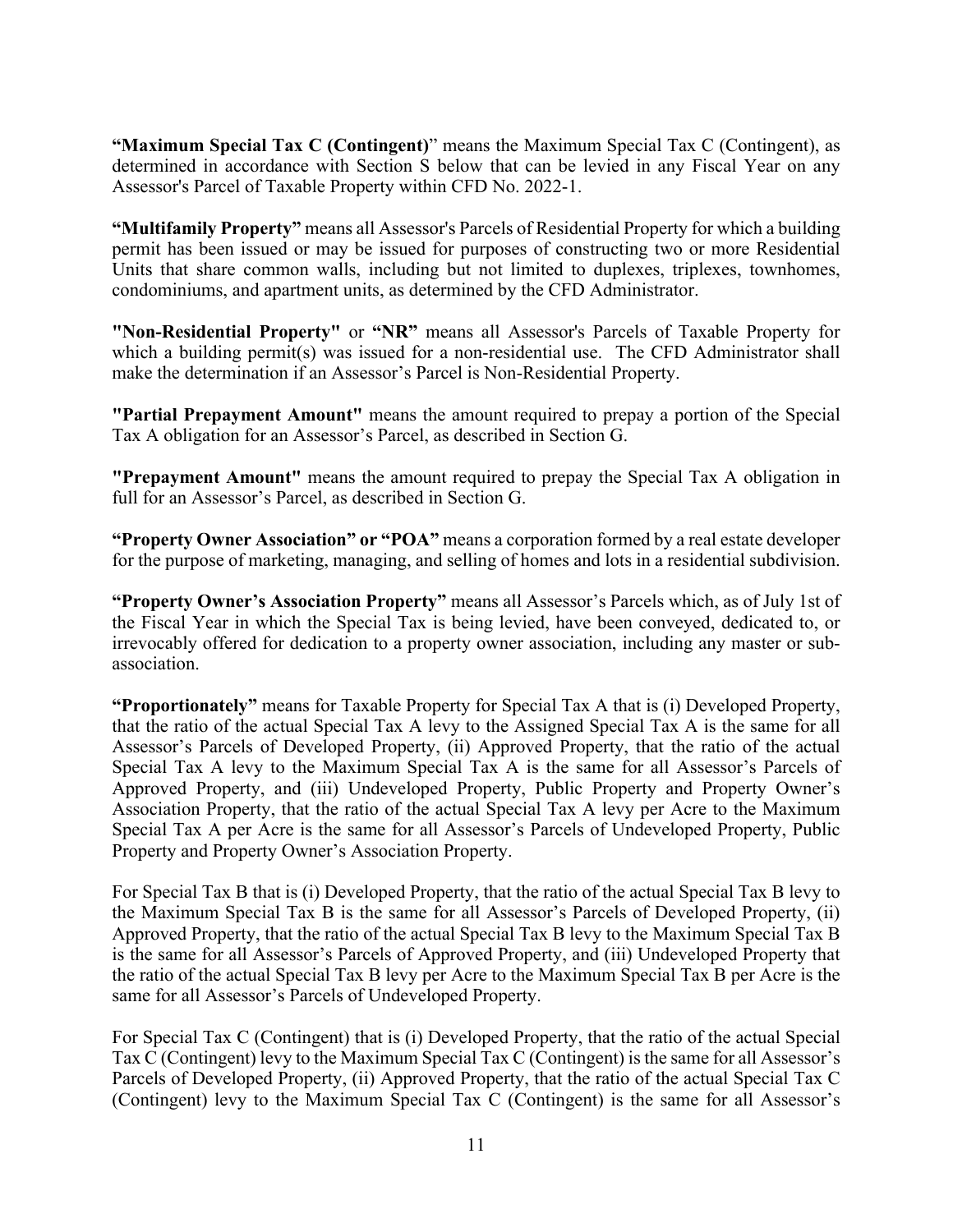Parcels of Approved Property, and (iii) Undeveloped Property that the ratio of the actual Special Tax C (Contingent) levy per Acre to the Maximum Special Tax C (Contingent) per Acre is the same for all Assessor's Parcels of Undeveloped Property.

**"Provisional Undeveloped Property"** means Public Property or Property Owner's Association Property that is not Exempt Property pursuant to Section F.

**"Public Property"** means all Assessor's Parcels which, as of July 1st of the Fiscal Year in which the Special Tax is being levied, are used for rights-of-way or any other purpose and is owned by, dedicated to, or irrevocably offered for dedication to the federal government, the State of California, the County, or any other local jurisdiction, provided, however, that any property leased by a public agency to a private entity and subject to taxation under Section 53340.1 of the Act shall be taxed and classified according to its use.

**"Residential Property"** means all Assessor's Parcels of Developed Property for which a building permit has been issued for purposes of constructing one or more Residential Units.

**"Residential Unit"** or **"RU"** means a residential unit that is used or intended to be used as a domicile by one or more persons, as determined by the CFD Administrator.

**"Single Family Residential Property"** means all Assessor's Parcels of Residential Property for which a Building Permit has been or may be issued for purposes of constructing a detached Residential Unit on an Assessor's Parcel. Such Residential Unit does not or will not share a common wall with another Residential Unit, as determined by the CFD Administrator.

**"Special Tax(es)"** means any of the special taxes authorized to be levied within CFD No. 2022-1 pursuant to the Act.

**"Special Tax A"** means any of the special taxes authorized to be levied within CFD No. 2022-1 pursuant to the Act to fund the Special Tax A Requirement.

**"Special Tax A Requirement "** means the amount required in any Fiscal Year to pay: (i) the debt service or the periodic costs on all outstanding Bonds due in the Calendar Year that commences in such Fiscal Year, (ii) an allocable share of Administrative Expenses, (iii) the costs associated with the release of funds from an escrow account, (iv) any amount required to establish or replenish any reserve funds established in association with the Bonds, (v) an amount equal to any reasonable anticipated shortfall due to Special Tax A delinquencies, and (vi) the collection or accumulation of funds for the acquisition or construction of facilities authorized by CFD No. 2022-1 provided that the inclusion of such amount does not cause an increase in the levy of Special Tax A on Approved Property or Undeveloped Property as set forth in Step Two and Step Three of Section E., less (vii) any amounts available to pay debt service or other periodic costs on the Bonds pursuant to the Indenture.

**"Special Tax B"** means the annual special tax to be levied in each Fiscal Year on each Assessor's Parcel of Taxable Property to fund the Special Tax B Requirement.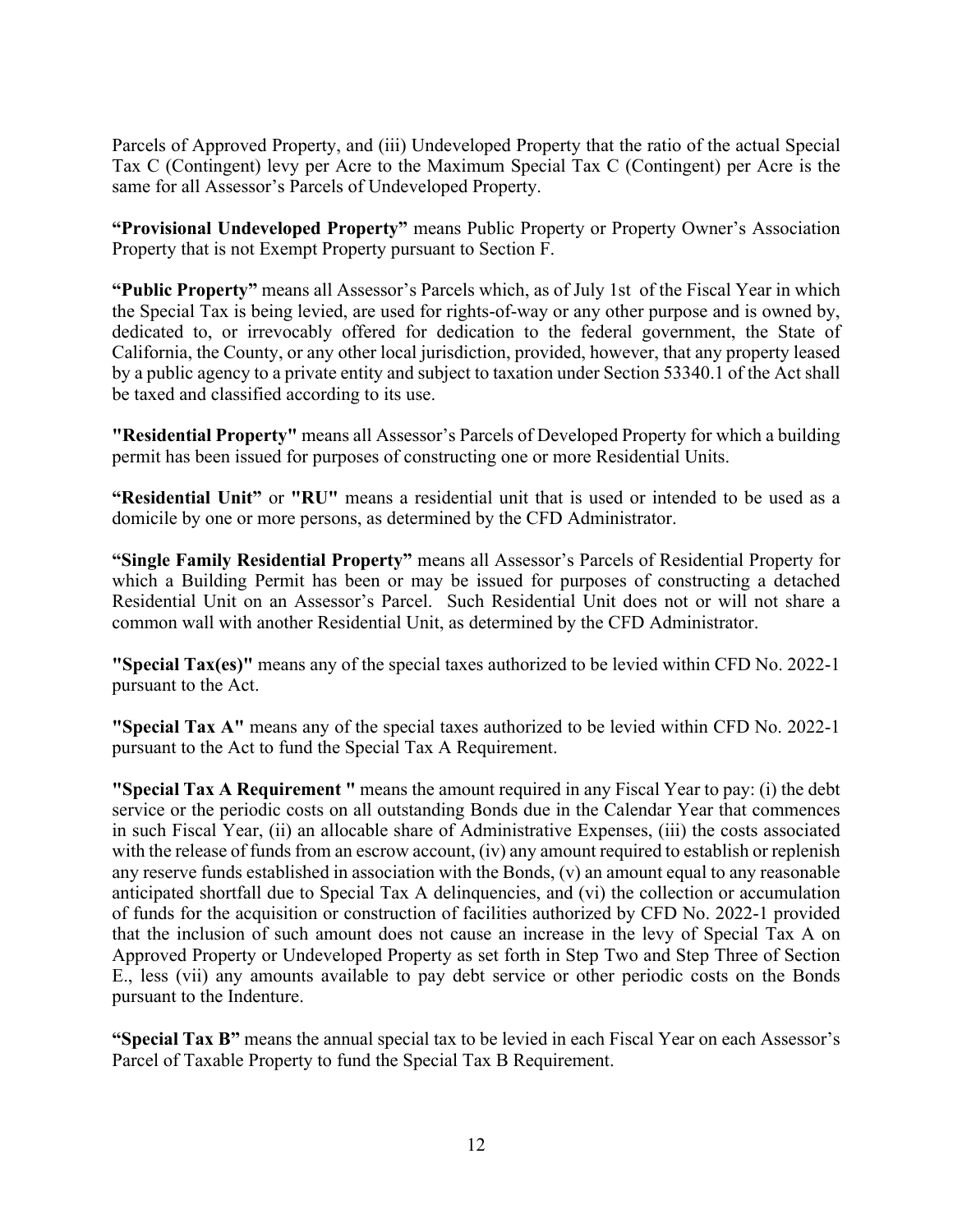**"Special Tax B Requirement"** means that amount to be collected in any Fiscal Year to pay for certain costs as required to meet the needs of CFD No. 2022-1 in both the current Fiscal Year and the next Fiscal Year. The costs to be covered shall be the direct costs for maintenance services including but not limited to (i) maintenance and lighting of parks, parkways, streets, roads and open space, (ii) graffiti removal from and maintenance and repair of public structures situated on parks, parkways, streets, roads and open space, (iii) maintenance and operation of water quality improvements, (iv) public street sweeping, (v) fund an operating reserve for the costs of Special Tax B Services in the amount not to exceed two times the total Maximum Special Tax B for all Taxable Property for that Fiscal Year, as determined by the CFD Administrator, and (v) Administrative Expenses, less (vi) a credit for funds available to reduce the annual Special Tax B levy, as determined by the CFD Administrator. Under no circumstances shall the Special Tax B Requirement include funds for Bonds.

**"Special Tax B Services"** means the maintenance and operation of the improvements described in Exhibit "C" attached hereto beginning with the date of City acceptance of each improvement for maintenance purposes.

**"Special Tax C (Contingent)"** means the Special Tax C (Contingent) to be levied in each Fiscal Year on each Assessor's Parcel of Taxable Property to fund the Special Tax C (Contingent) Requirement, if required.

**"Special Tax C (Contingent) Requirement"** means that amount required to be collected in any Fiscal Year to: (i) pay the direct costs of Special Tax C (Contingent) Services anticipated to be incurred or otherwise payable by the City in the Calendar Year commencing in such Fiscal Year; and (ii) an allocable share of Administrative Expenses, less (iii) a credit for funds available to reduce the annual Special Tax C (Contingent) levy, as determined by the CFD Administrator.

**"Special Tax C (Contingent) Services"** means the City's maintenance and operation of the improvements described in Exhibit "D" attached hereto following the POA's default of its obligation to maintain such improvements, which default shall be deemed to have occurred in each of the circumstances described in Section Q.

**"Taxable Property"** means all Assessor's Parcels within CFD No. 2022-1, which are not Exempt Property.

**"Taxable Unit"** means either a Residential Unit or an Acre.

**"Tract(s)"** means an area of land within a subdivision identified by a particular tract number on a Final Map approved for the subdivision.

**"Trustee"** means the trustee, fiscal agent, or paying agent under the Indenture.

**"Undeveloped Property"** means all Assessor's Parcels of Taxable Property which are not Developed Property, Approved Property, Public Property or Property Owner's Association Property.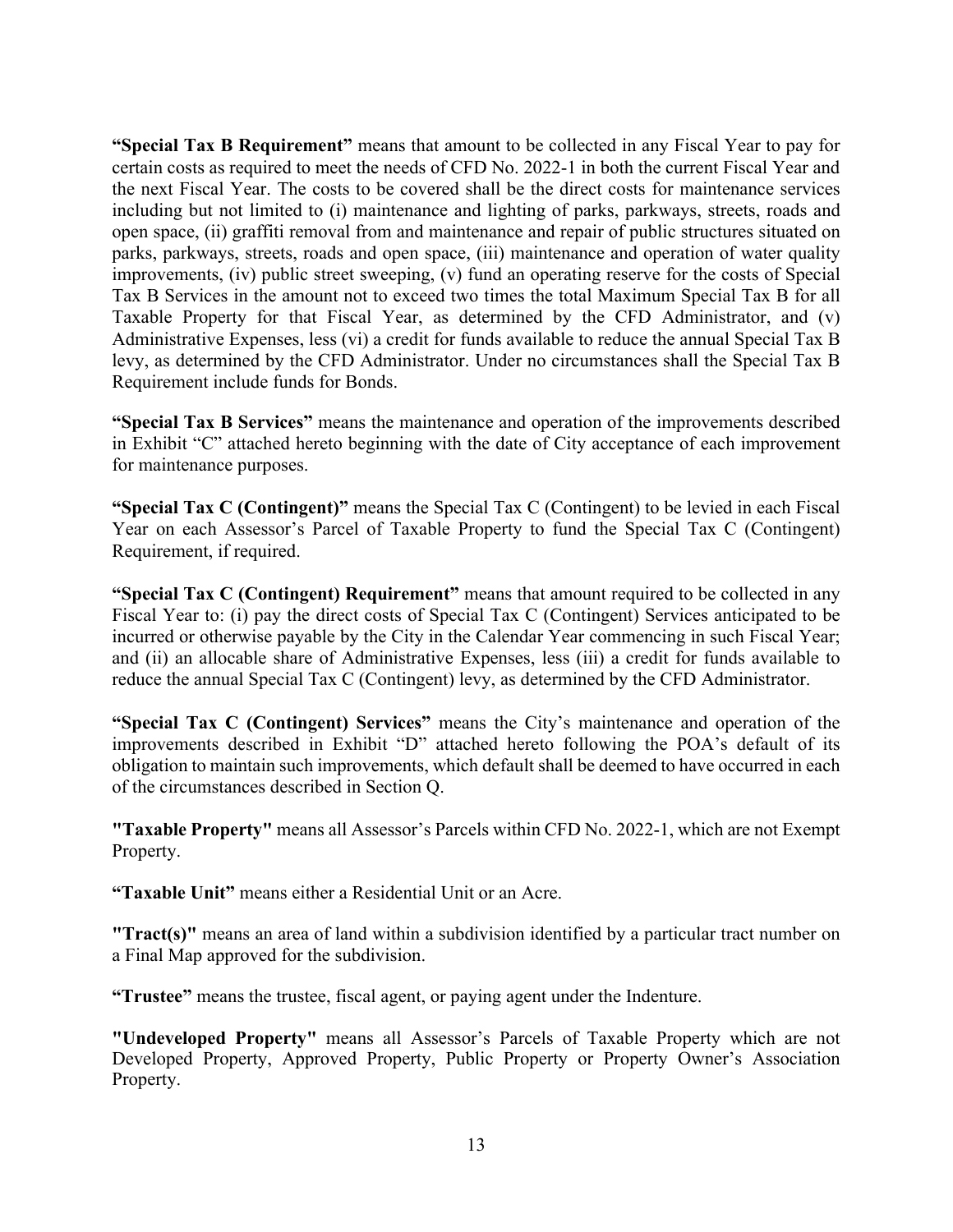# **B. SPECIAL TAX A**

Commencing Fiscal Year 2022-2023 and for each subsequent Fiscal Year, the City Council shall levy Special Tax A on all Taxable Property, up to the applicable Maximum Special Tax A to fund the Special Tax A Requirement.

# **C. ASSIGNMENT TO LAND USE CATEGORY FOR SPECIAL TAX A**

Each Fiscal Year, beginning with Fiscal Year 2022-2023, each Assessor's Parcel within CFD No. 2022-1 shall be classified as Taxable Property or Exempt Property. In addition, each Assessor's Parcel of Taxable Property shall be further classified as Developed Property, Approved Property, Undeveloped Property or Public Property and/or Property Owner's Association Property.

Assessor's Parcels of Developed Property shall further be classified as Residential Property or Non-Residential Property. Each Assessor's Parcel of Residential Property shall further be classified as a Single Family Residential Property, or Multifamily Property. Each Assessor's Parcel of Single Family Residential Property shall be further categorized into Land Use Categories based on its Building Square Footage and assigned to its appropriate Assigned Special Tax A rate.

# **D. MAXIMUM SPECIAL TAX A**

### **1. Developed Property**

The Maximum Special Tax A for each Assessor's Parcel of Single Family Residential Property in any Fiscal Year shall be the greater of (i) the Assigned Special Tax A or (ii) the Backup Special Tax A.

The Maximum Special Tax A for each Assessor's Parcel of Non-Residential Property or Multifamily Residential Property shall be the applicable Assigned Special Tax A described in Table 1 of Section D.

#### a. Assigned Special Tax A

Each Fiscal Year, each Assessor's Parcel of Single Family Residential Property, Multifamily Property, or Non-Residential Property shall be subject to an Assigned Special Tax A. The Assigned Special Tax A applicable to an Assessor's Parcel of Developed Property for Fiscal Year 2022-2023 shall be determined pursuant to Table 1 below.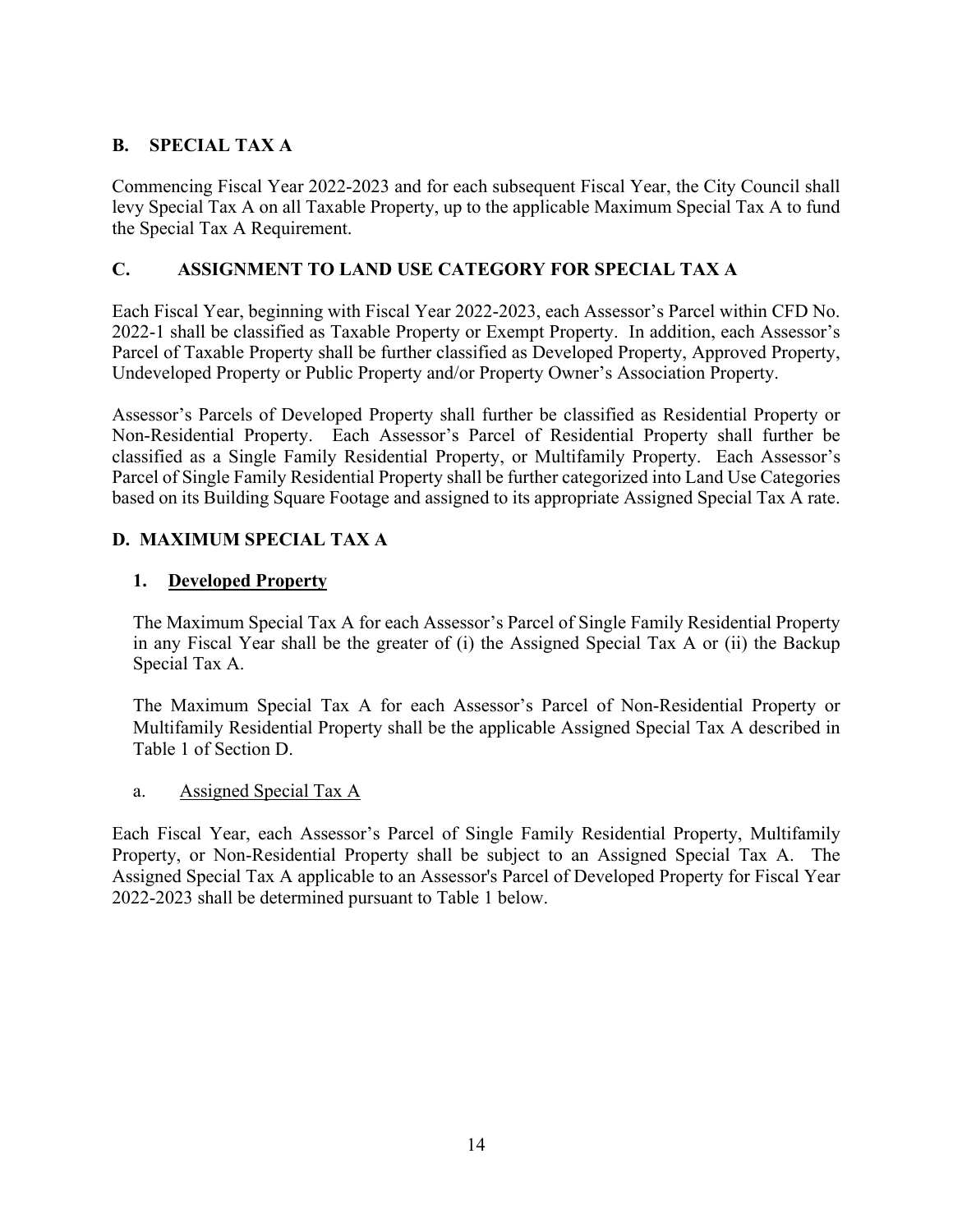# **TABLE 1**

|                                       | <b>Taxable</b> | <b>Building Square</b> | <b>Assigned</b><br><b>Special Tax Per</b> |
|---------------------------------------|----------------|------------------------|-------------------------------------------|
| <b>Land Use Category</b>              | Unit           | Footage                | <b>Taxable Unit</b>                       |
| 1. Single Family Residential Property | <b>RU</b>      | Less than 2,500        | \$5,707                                   |
| 2. Single Family Residential Property | RU             | 2,500 to 2,700         | \$6,124                                   |
| 3. Single Family Residential Property | <b>RU</b>      | 2,701 to 2,900         | \$6,290                                   |
| 4. Single Family Residential Property | RU             | 2,901 to 3,100         | \$6,374                                   |
| 5. Single Family Residential Property | <b>RU</b>      | 3,101 to 3,300         | \$6,457                                   |
| 6. Single Family Residential Property | <b>RU</b>      | 3,301 to 3,500         | \$6,582                                   |
| 7. Single Family Residential Property | <b>RU</b>      | 3,501 to 3,700         | \$6,874                                   |
| 8. Single Family Residential Property | RU             | 3,701 to 3,900         | \$7,091                                   |
| 9. Single Family Residential Property | <b>RU</b>      | Greater than 3,900     | \$7,249                                   |
| 10. Multifamily Property              | Acres          | N/A                    | \$31,015                                  |
| 11. Non-Residential Property          | Acres          | N/A                    | \$31,015                                  |

### **ASSIGNED SPECIAL TAX A FOR DEVELOPED PROPERTY**

### b. Multiple Land Use Categories

In some instances an Assessor's Parcel of Developed Property may contain more than one Land Use Type. The Maximum Special Tax A levied on an Assessor's Parcel shall be the sum of the Maximum Special Tax A for all Land Use Categories located on the Assessor's Parcel. The CFD Administrator's allocation to each type of property shall be final.

#### c. Backup Special Tax A

The Backup Special Tax A for an Assessor's Parcel within a Final Map classified or to be classified as Single Family Residential Property shall be \$7,208 per Residential Unit. This Backup Special Tax A has been established based on the land use configurations shown on Tentative Tract Map No. 36544. In the event any portion of Tentative Tract Map No. 36544 is changed or modified, the Backup Special Tax A for all Assessor's Parcels within such changed or modified area shall be \$31,015 per Acre.

In the event any superseding Tract Map is recorded as a Final Map within the boundaries of the CFD, the Backup Special Tax A for all Assessor's Parcels within such Final Map shall be \$31,015 per Acre.

The Backup Special Tax A shall not apply to Multifamily Residential Property, Non-Residential Property, Public Property, or Property Owners' Association Property.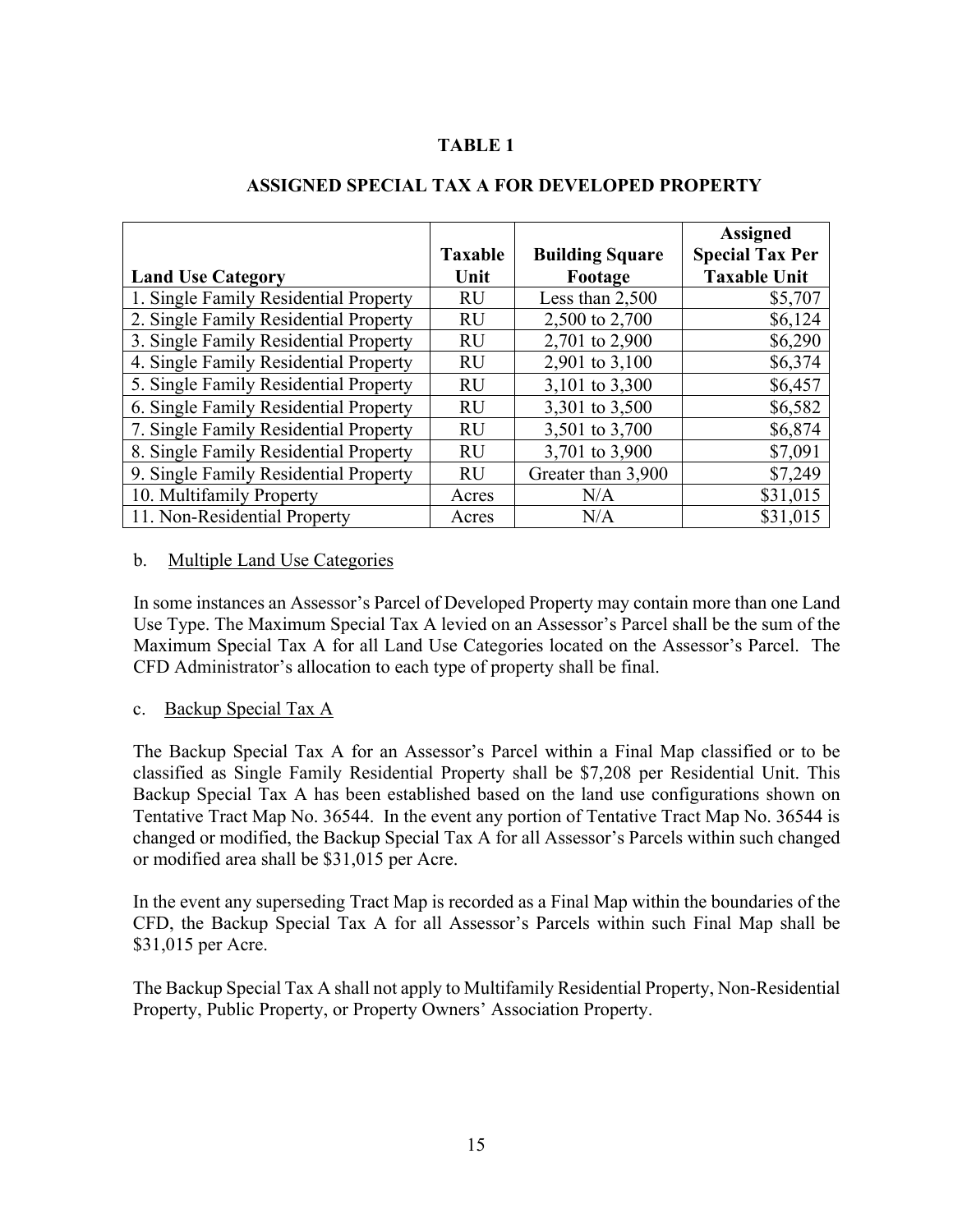### **2. Approved Property**

The Maximum Special Tax A for each Assessor's Parcel of Approved Property expected to be classified as Single Family Residential Property shall be the Backup Special Tax A computed pursuant to Section D.1.c above.

The Maximum Special Tax A for each Assessor's Parcel of Approved Property expected to be classified as Multifamily Residential Property or Non-Residential Property shall be \$31,015 per Acre.

### **3. Undeveloped Property, Public Property, and Property Owner's Association Property that is not Exempt Property pursuant to the provisions of Section F**

The Maximum Special Tax A for each Assessor's Parcel of Undeveloped Property, Public Property and/or Property Owners Association Property that is not Exempt Property shall be equal to the product of \$31,015 multiplied by the Acreage of such Assessor's Parcel.

### **E. METHOD OF APPORTIONMENT OF THE SPECIAL TAX A**

Commencing Fiscal Year 2022-2023 and for each subsequent Fiscal Year, the City Council shall levy Special Tax A on all Taxable Property in accordance with the following steps:

- Step One: Special Tax A shall be levied Proportionately on each Assessor's Parcel of Developed Property at up to 100% of the applicable Assigned Special Tax A rates in Table 1 to satisfy the Special Tax A Requirement.
- Step Two: If additional moneys are needed to satisfy the Special Tax A Requirement after the first step has been completed, the Special Tax A shall be levied Proportionately on each Assessor's Parcel of Approved Property at up to 100% of the Maximum Special Tax A applicable to each such Assessor's Parcel as needed to satisfy the Special Tax A Requirement.
- Step Three: If additional moneys are needed to satisfy the Special Tax A Requirement after the first two steps have been completed, the Annual Special Tax A shall be levied Proportionately on each Assessor's Parcel of Undeveloped Property up to 100% of the Maximum Special Tax A applicable to each such Assessor's Parcel as needed to satisfy the Special Tax A Requirement.
- Step Four: If additional moneys are needed to satisfy the Special Tax A Requirement after the first three steps have been completed, then the Special Tax A on each Assessor's Parcel of Developed Property whose Maximum Special Tax A is the Backup Special Tax A shall be increased Proportionately from the Assigned Special Tax A up to 100% of the Backup Special Tax A as needed to satisfy the Special Tax A Requirement.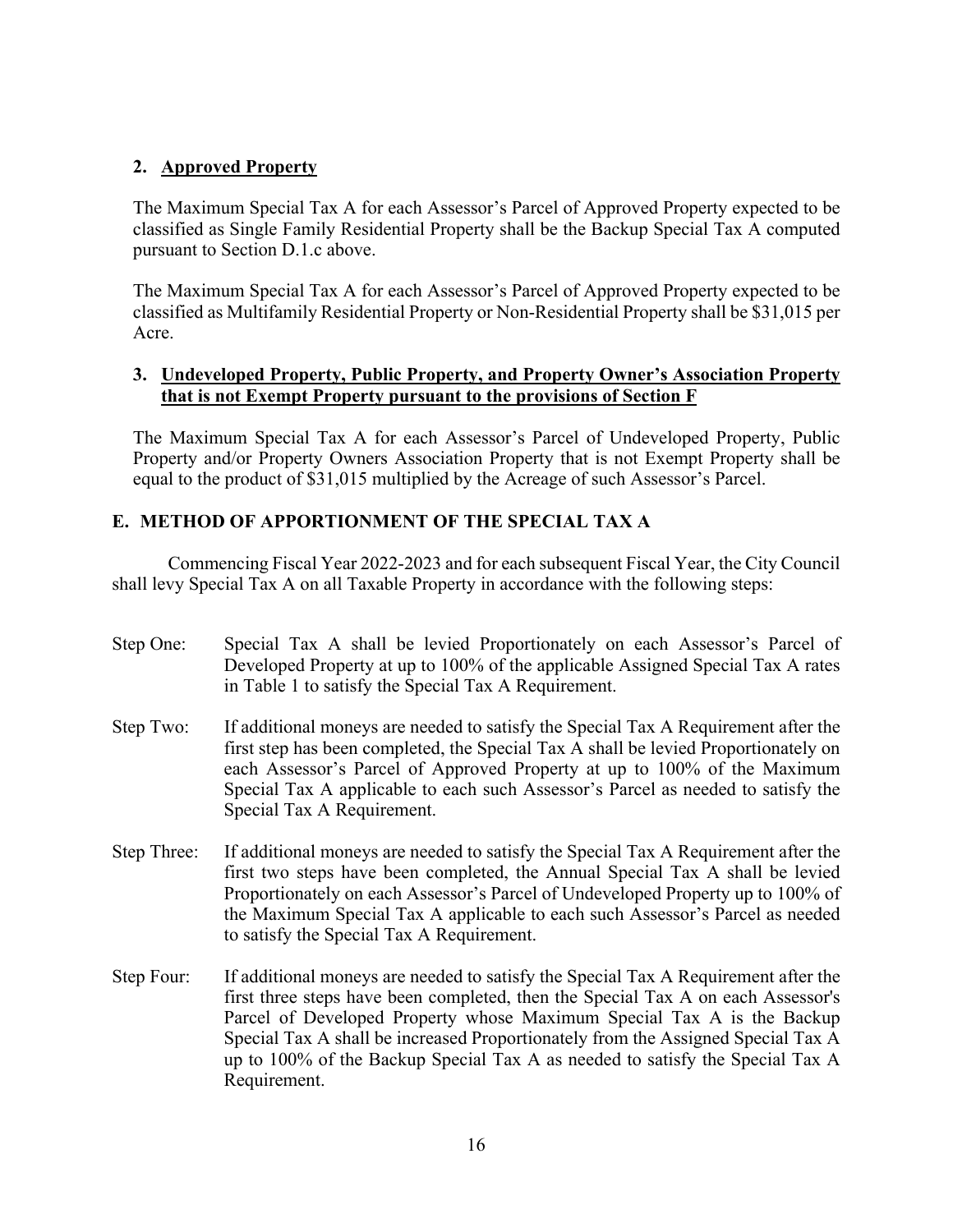Step Five: If additional moneys are needed to satisfy the Special Tax A Requirement after the first four steps have been completed, the Special Tax A shall be levied Proportionately on each Assessor's Parcel of Provisional Undeveloped Property up to 100% of the Maximum Special Tax A applicable to each such Assessor's Parcel as needed to satisfy the Special Tax A Requirement.

Notwithstanding the above, under no circumstances will the Special Taxes levied in any Fiscal Year against any Assessor's Parcel of Residential Property as a result of a delinquency in the payment of the Special Tax A applicable to any other Assessor's Parcel be increased by more than ten percent (10%) above the amount that would have been levied in that Fiscal Year had there never been any such delinquency or default.

# **F. EXEMPTIONS**

The City shall classify as Exempt Property, in order of priority, (i) Assessor's Parcels which are owned by, irrevocably offered for dedication, encumbered by or restricted in use by the State of California, Federal or other local governments, including school districts, (ii) Assessor's Parcels which are used as places of worship and are exempt from *ad valorem* property taxes because they are owned by a religious organization, (iii) Assessor's Parcels which are owned by, irrevocably offered for dedication, encumbered by or restricted in use by a homeowners' association, (iv) Assessor's Parcels with public or utility easements making impractical their utilization for other than the purposes set forth in the easement, (v) Assessor's Parcels which are privately owned and are encumbered by or restricted solely for public uses, or (vi) Assessor's Parcels restricted to other types of public uses determined by the City Council, provided that no such classification would reduce the sum of all Taxable Property to less than 68.33 Acres.

Notwithstanding the above, the City Council shall not classify an Assessor's Parcel as Exempt Property if such classification would reduce the sum of all Taxable Property to less than 68.33 Acres. Assessor's Parcels which cannot be classified as Exempt Property because such classification would reduce the Acreage of all Taxable Property to less than 68.33 Acres will be classified as Provisional Undeveloped Property, and will be subject to Special Tax A pursuant to Step Five in Section E.

# **G. PREPAYMENT OF SPECIAL TAX A**

The following additional definitions apply to this Section G:

**"CFD Public Facilities"** means \$31,200,000 expressed in 2022 dollars, which shall increase by the Construction Inflation Index on July 1, 2023, and on each July 1 thereafter, or such lower amount (i) determined by the City Council as sufficient to provide the public facilities under the authorized bonding program for CFD No. 2022-1, or (ii) determined by the City Council concurrently with a covenant that it will not issue any more Bonds to be supported by Special Tax A levied under this Rate and Method of Apportionment.

**"Construction Fund"** means an account specifically identified in the Indenture or functionally equivalent to hold funds, which are currently available for expenditure to acquire or construct public facilities eligible under CFD No. 2022-1.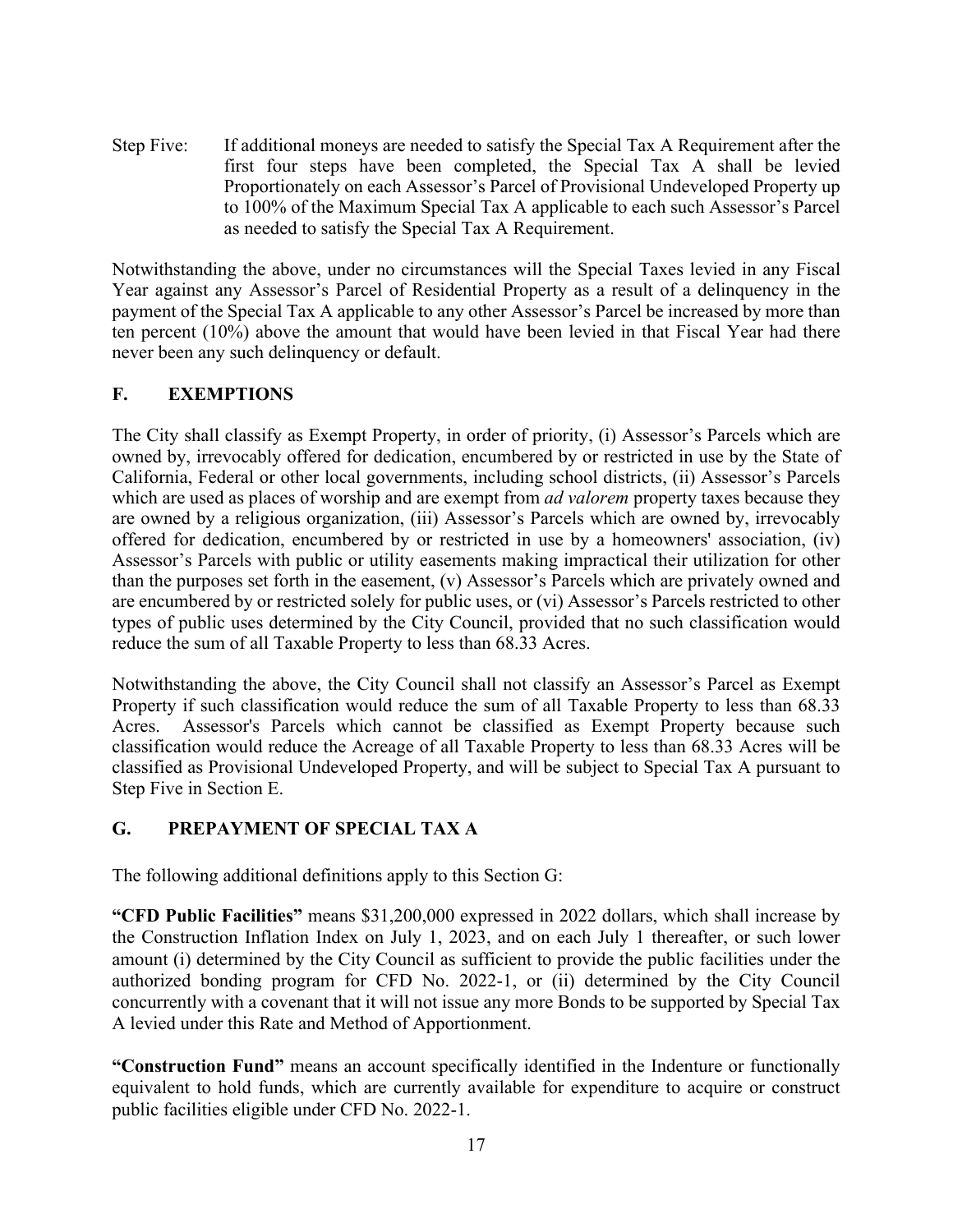**"Construction Inflation Index"** means the annual percentage change in the Engineering News-Record Building Cost Index for the City of Los Angeles, measured as of the Calendar Year which ends in the previous Fiscal Year. In the event this index ceases to be published, the Construction Inflation Index shall be another index as determined by the City that is reasonably comparable to the Engineering News-Record Building Cost Index for the City of Los Angeles.

**"Future Facilities Costs"** means the CFD Public Facilities minus public facility costs previously funded, or that can be funded from funds in the Construction Fund.

**"Outstanding Bonds"** means all previously issued Bonds secured by the levy of Special Tax A which will remain outstanding after the first interest and/or principal payment date following the current Fiscal Year, excluding Bonds to be redeemed at a later date with the proceeds of prior prepayments of Special Tax A.

# **1. Prepayment in Full**

The Maximum Special Tax A obligation may be prepaid and permanently satisfied for (i) Assessor's Parcels of Developed Property, (ii) Assessor's Parcels of Approved Property or Undeveloped Property for which a Building Permit has been issued, (iii) Approved or Undeveloped Property for which a Building Permit has not been issued, and (iv) Assessor's Parcels of Public Property or Property Owner's Association Property that are not Exempt Property pursuant to Section F. The Maximum Special Tax A obligation applicable to an Assessor's Parcel may be fully prepaid and the obligation to pay the Special Tax A for such Assessor's Parcel permanently satisfied as described herein; provided that a prepayment may be made only if there are no delinquent Special Taxes with respect to such Assessor's Parcel at the time of prepayment. An owner of an Assessor's Parcel intending to prepay the Maximum Special Tax A obligation for such Assessor's Parcel shall provide the CFD Administrator with written notice of intent to prepay, and within 5 business days of receipt of such notice, the CFD Administrator shall notify such owner of the amount of the non-refundable deposit determined to cover the cost to be incurred by the CFD in calculating the Prepayment Amount (as defined below) for the Assessor's Parcel. Within 15 days of receipt of such non-refundable deposit, the CFD Administrator shall notify such owner of the Prepayment Amount for the Assessor's Parcel. Prepayment must be made not less than 60 days prior to the redemption date for any Bonds to be redeemed with the proceeds of such Prepayment Amount.

The Prepayment Amount shall be calculated as follows (capitalized terms are defined below):

|      | <b>Bond Redemption Amount</b>    |
|------|----------------------------------|
| plus | <b>Redemption Premium</b>        |
| plus | <b>Future Facilities Amount</b>  |
| plus | Defeasance Amount                |
| plus | Administrative Fees and Expenses |
| less | <b>Reserve Fund Credit</b>       |
|      | Equals: Prepayment Amount        |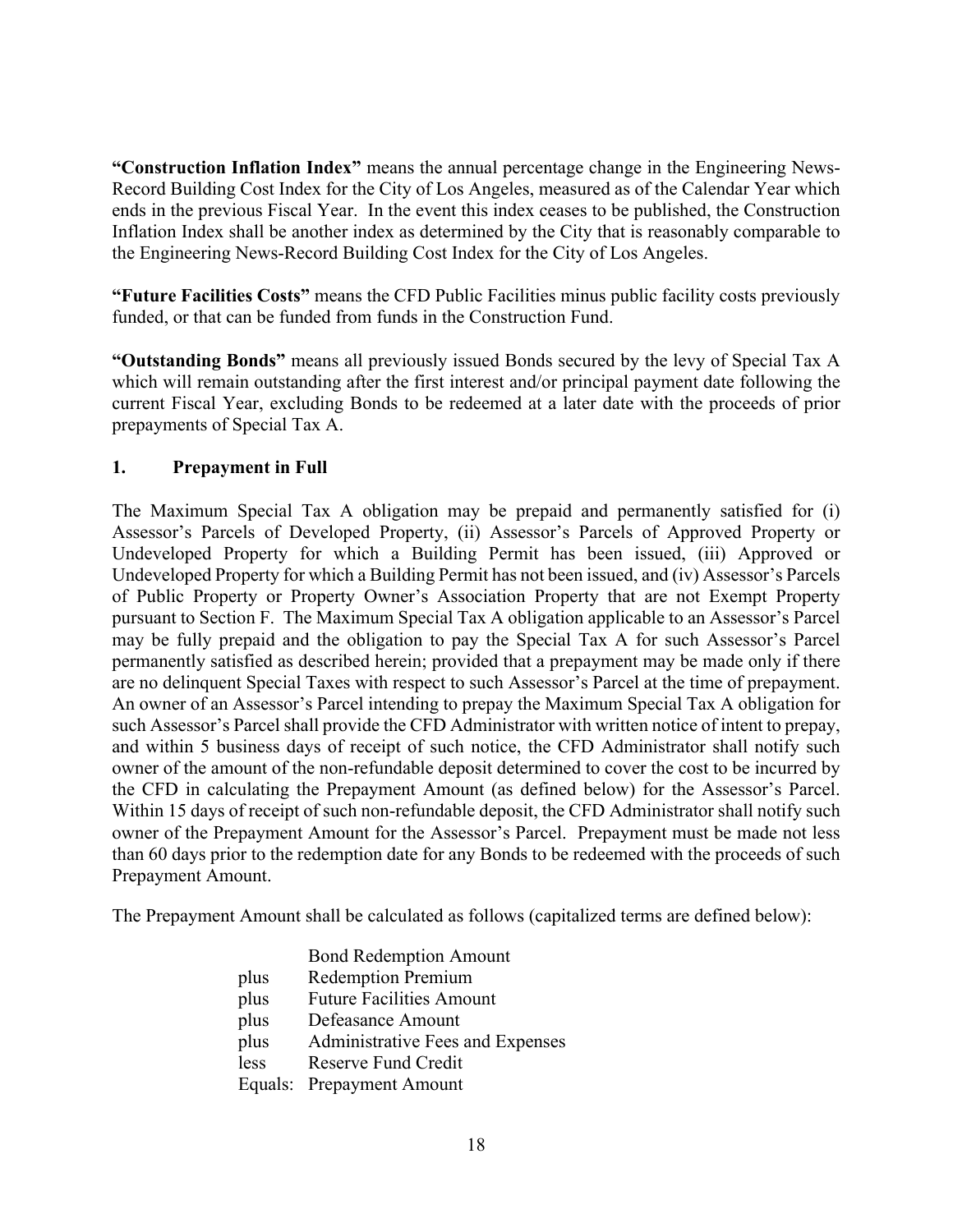The Prepayment Amount shall be determined as of the proposed prepayment date as follows:

1. Confirm that no Special Tax delinquencies apply to such Assessor's Parcel.

2. For an Assessor's Parcel of Developed Property, compute the Maximum Special Tax A for the Assessor's Parcel. For an Assessor's Parcel of Approved Property or Undeveloped Property for which a Building Permit has been issued, compute the Maximum Special Tax A for the Assessor's Parcel as though it was already designated as Developed Property, based upon the Building Permit which has been issued for the Assessor's Parcel. For an Assessor's Parcel of Approved Property or Undeveloped Property for which a Building Permit has not been issued, Public Property or Property Owner's Association Property to be prepaid, compute the Maximum Special Tax A for the Assessor's Parcel.

3. Divide the Maximum Special Tax A derived pursuant to paragraph 2 by the total amount of Special Taxes that could be levied at the Maximum Special Tax A at build out of all Assessor's Parcels of Taxable Property based on the applicable Maximum Special Tax A for Assessor's Parcels of Developed Property not including any Assessor's Parcels for which the Special Tax A obligation has been previously prepaid.

4. Multiply the quotient derived pursuant to paragraph 3 by the principal amount of the Outstanding Bonds to determine the amount of Outstanding Bonds to be redeemed with the Prepayment Amount (the "Bond Redemption Amount").

5. Multiply the Bond Redemption Amount by the applicable redemption premium, if any, on the Outstanding Bonds to be redeemed (the "Redemption Premium").

6. Determine the Future Facilities Costs.

7. Multiply the quotient derived pursuant to paragraph 3 by the amount determined pursuant to paragraph 6 to determine the amount of Future Facilities Costs for the Assessor's Parcel (the "Future Facilities Amount").

8. Determine the amount needed to pay interest on the Bond Redemption Amount from the first bond interest and/or principal payment date following the current Fiscal Year until the earliest redemption date for the Outstanding Bonds on which Bonds can be redeemed from the Prepayment Amount.

9. Determine the Special Taxes levied on the Assessor's Parcel in the current Fiscal Year which have not yet been paid.

10. Determine the amount the CFD Administrator reasonably expects to derive from the investment of the Bond Redemption Amount and the Redemption Premium from the date of prepayment until the redemption date for the Outstanding Bonds to be redeemed with the Prepayment Amount.

11. Add the amounts derived pursuant to paragraphs 8 and 9 and subtract the amount derived pursuant to paragraph 10 (the "Defeasance Amount").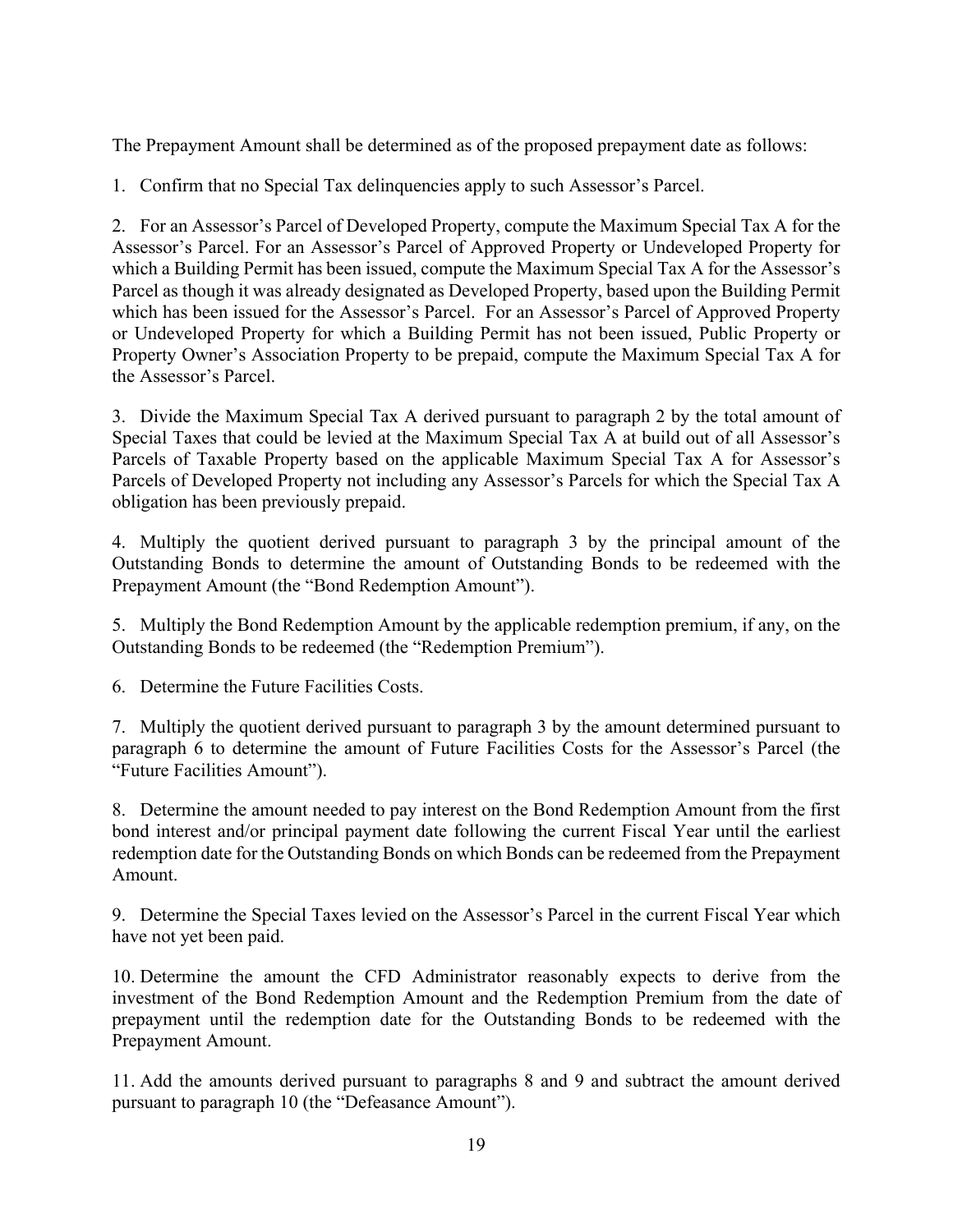12. Verify the administrative fees and expenses of the CFD, including the cost of computation of the Prepayment Amount, the cost to invest the Prepayment Amount, the cost of redeeming the Outstanding Bonds, and the cost of recording notices to evidence the prepayment of the Maximum Special Tax A obligation for the Assessor's Parcel and the redemption of Outstanding Bonds (the "Administrative Fees and Expenses").

13. The reserve fund credit (the "Reserve Fund Credit") shall equal the lesser of: (a) the expected reduction in the reserve requirement (as defined in the Indenture), if any, associated with the redemption of Outstanding Bonds as a result of the Prepayment Amount, or (b) the amount derived by subtracting the new reserve requirement (as defined in the Indenture) in effect after the redemption of Outstanding Bonds as a result of the Prepayment Amount from the balance in the reserve fund on the prepayment date, but in no event shall such amount be less than zero.

14. The Prepayment Amount is equal to the sum of the Bond Redemption Amount, the Redemption Premium, the Future Facilities Amount, the Defeasance Amount and the Administrative Fees and Expenses, less the Reserve Fund Credit.

15. From the Prepayment Amount, the Bond Redemption Amount, the Redemption Premium, and Defeasance Amount shall be deposited into the appropriate fund as established under the Indenture and be used to redeem Outstanding Bonds or make debt service payments. The Future Facilities Amount shall be deposited into the Construction Fund. The Administrative Fees and Expenses shall be retained by the CFD.

The Prepayment Amount may be sufficient to redeem an aggregate principal amount of Outstanding Bonds which is equally divisible by \$5,000. In such event, the increment above \$5,000 or an integral multiple thereof will be retained in the appropriate fund established under the Indenture to be used with the next redemption from other Special Tax A prepayments of Outstanding Bonds or to make debt service payments.

As a result of the payment of the current Fiscal Year's Special Tax A levy as determined pursuant to paragraph 9 above, the CFD Administrator shall remove the current Fiscal Year's Special Tax A levy for the Assessor's Parcel from the County tax roll. With respect to any Assessor's Parcel for which the Maximum Special Tax A obligation is prepaid, the City Council shall cause a suitable notice to be recorded in compliance with the Act, to indicate the prepayment of Maximum Special Tax A obligation and the release of the Special Tax A lien for the Assessor's Parcel, and the obligation to pay the Special Tax A for such Assessor's Parcel shall cease.

Notwithstanding the foregoing, no Special Tax A prepayment shall be allowed unless the amount of Maximum Special Tax A that may be levied on all Assessor's Parcels of Taxable Property after the proposed prepayment will be at least 1.1 times maximum annual debt service on the Bonds that will remain outstanding after the prepayment plus the estimated annual Administrative Expenses.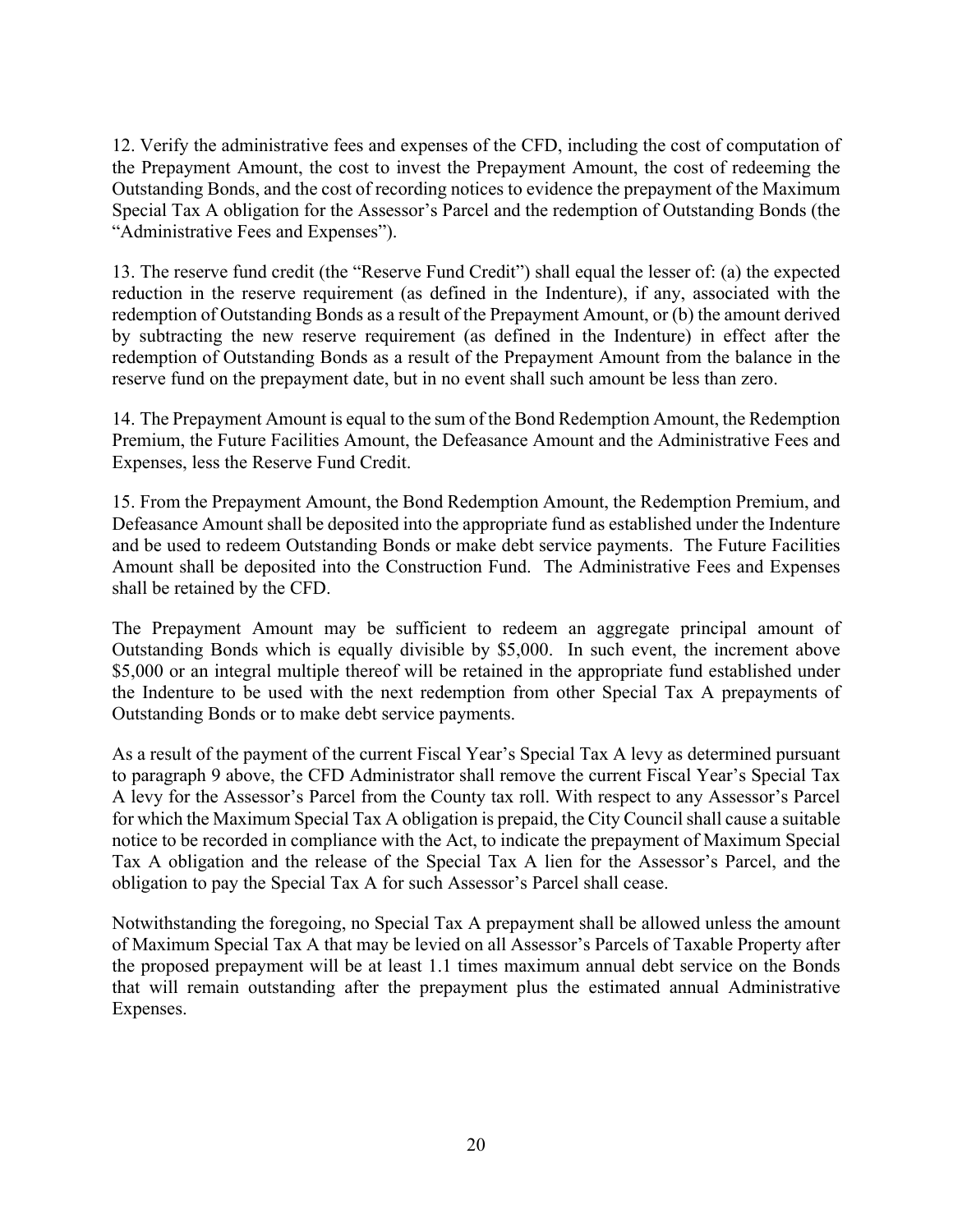Tenders of Bonds in prepayment of the Maximum Special Tax A obligation may be accepted upon the terms and conditions established by the City Council pursuant to the Act. However, the use of Bond tenders shall only be allowed on a case-by-case basis as specifically approved by the City Council.

## **2. Prepayment in Part**

The Maximum Special Tax A obligation for an Assessor's Parcel of Developed Property, Approved Property or Undeveloped Property may be partially prepaid. For purposes of determining the partial prepayment amount, the provisions of Section G.1 shall be modified as provided by the following formula:

 $PP = ((P<sub>E</sub> - A) \times F) + A$ 

These terms have the following meaning:

PP = Partial Prepayment

 $P<sub>E</sub>$  = the Prepayment Amount calculated according to Section G.1

 $F =$  the percent by which the owner of the Assessor's Parcel(s) is partially prepaying the Maximum Special Tax A obligation

 $A =$  the Administrative Fees and Expenses determined pursuant to Section G.1

The owner of an Assessor's Parcel who desires to partially prepay the Maximum Special Tax A obligation for the Assessor's Parcel shall notify the CFD Administrator of (i) such owner's intent to partially prepay the Maximum Special Tax A obligation, (ii) the percentage of the Maximum Special Tax A obligation such owner wishes to prepay, and (iii) the company or agency that will be acting as the escrow agent, if any. Within 5 days of receipt of such notice, the CFD Administrator shall notify such property owner of the amount of the non-refundable deposit determined to cover the cost to be incurred by the CFD in calculating the amount of a partial prepayment. Within 15 business days of receipt of such non-refundable deposit, the CFD Administrator shall notify such owner of the amount of the Partial Prepayment for the Assessor's Parcel. A Partial Prepayment must be made not less than 60 days prior to the redemption date for the Outstanding Bonds to be redeemed with the proceeds of the Partial Prepayment.

With respect to any Assessor's Parcel for which the Maximum Special Tax A obligation is partially prepaid, the CFD Administrator shall (i) distribute the Partial Prepayment Amount as provided in Paragraph 15 of Section G.1, and (ii) indicate in the records of the CFD that there has been a Partial Prepayment for the Assessor's Parcel and that a portion of the Special Tax A obligation equal to the remaining percentage (1.00 - F) of Special Tax A obligation will continue on the Assessor's Parcel pursuant to Section E.

# **H. SPECIAL TAX A REDUCTION**

The following definitions apply to this Section H:

**"Date of Issuance"** means the date a bond purchase contract related to the sale of the Bonds is entered into between the underwriter of the Bonds and CFD No. 2022-1.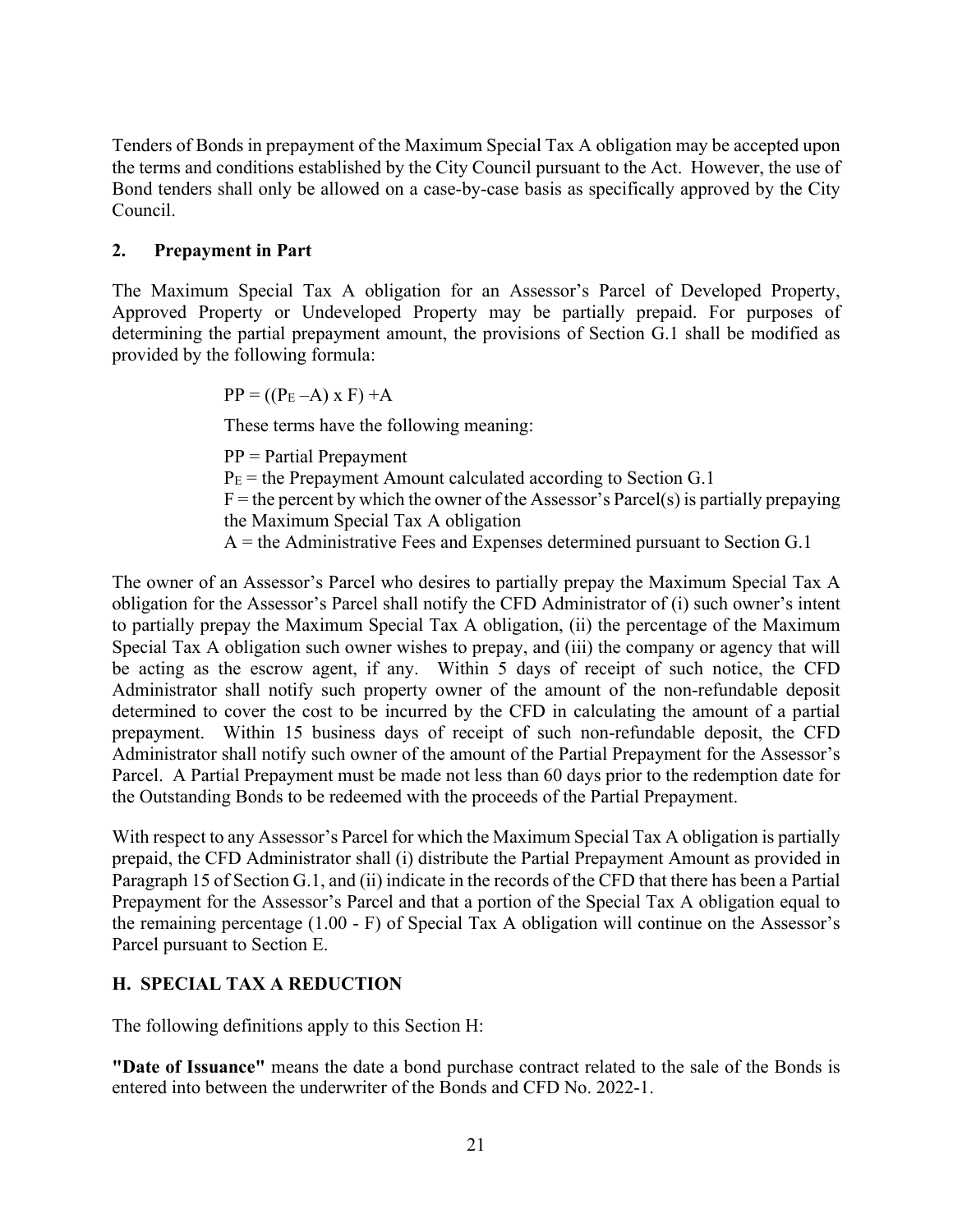**"PACE Charges"** means a contractual assessment or special tax as established by a public agency to AB811 or SB555, respectively, levied on certain parcels to fund eligible improvements to private property and entered into voluntarily by the property owner.

**"Plan Type"** means a discrete residential plan type (generally consisting of residential dwelling units that share a common product type (e.g., detached, attached, cluster) and that have nearly identical amounts of living area) that is constructed or expected to be constructed within CFD No. 2022-1 as identified in the Price Point Study.

**"Price Point"** means, with respect to the Residential Dwelling Units in each Plan Type, as of the date of the applicable Price Point Study, the base price of such Residential Dwelling Units, estimated by the Price Point Consultant as of such date, including any incentives and concessions, but excluding potential appreciation or premiums, options or upgrades, based upon their actual or expected characteristics, such as living area, view, or lot size.

**"Price Point Consultant"** means any consultant or firm of such consultants selected by CFD No. 2022-1 that (a) has substantial experience in performing price point studies or otherwise estimating or confirming pricing for Residential Units within community facilities districts, (b) is well versed in analyzing economic and real estate data that relates to the pricing of Residential Units in community facilities districts, (c) is independent and not under the control of CFD No. 2022-1 or the City, (d) does not have any substantial interest, direct or indirect, with or in (i) CFD No. 2022- 1, (ii) the City, (iii) any owner of real property in CFD No. 2022-1, or (iv) any real property in CFD No. 2022-1, and (e) is not connected with CFD No. 2022-1 or the City as an officer or employee thereof, but who may be regularly retained to make reports to CFD No. 2022-1 or the City.

**"Price Point Study"** means a price point study or a letter updating a previous price point study, which (a) has been prepared by the Price Point Consultant, (b) sets forth the Plan Types constructed or expected to be constructed within CFD No. 2022-1, (c) sets forth the estimated number of constructed and expected Residential Units for each Plan Type, (d) sets forth such Price Point Consultant's estimate of the Price Point for each Plan Type and (e) uses a date for establishing such Price Points that is no earlier than 30 days prior to the date the Price Point Study is delivered to the CFD Administrator pursuant to Section H herein. The Price Point Study will only include the for-sale Residential Property in CFD No. 2022-1.

**"Total Effective Tax Rate"** means, for a Plan Type, the quotient of (a) the Total Tax and Assessment Obligation for such Plan Type divided by (b) the Price Point for such Plan Type, converted to a percentage.

**"Total Tax and Assessment Obligation"** means, with respect to a Plan Type in CFD No. 2022- 1, for the Fiscal Year for which the calculation is being performed, the quotient of (a) the sum of the Assigned Special Tax A, applicable Special Tax B, Special Tax C (Contingent), if it is being levied in such Fiscal Year, and estimated *ad valorem* property taxes, special assessments, special taxes for any overlapping community facilities districts, and any other governmental taxes, fees and charges (excluding PACE Charges levied on individual Assessor's Parcels) levied or imposed on all Residential Units of such Plan Type in CFD No. 2022-1 in such Fiscal Year or that would have been levied or imposed on all such Residential Units had such Residential Units been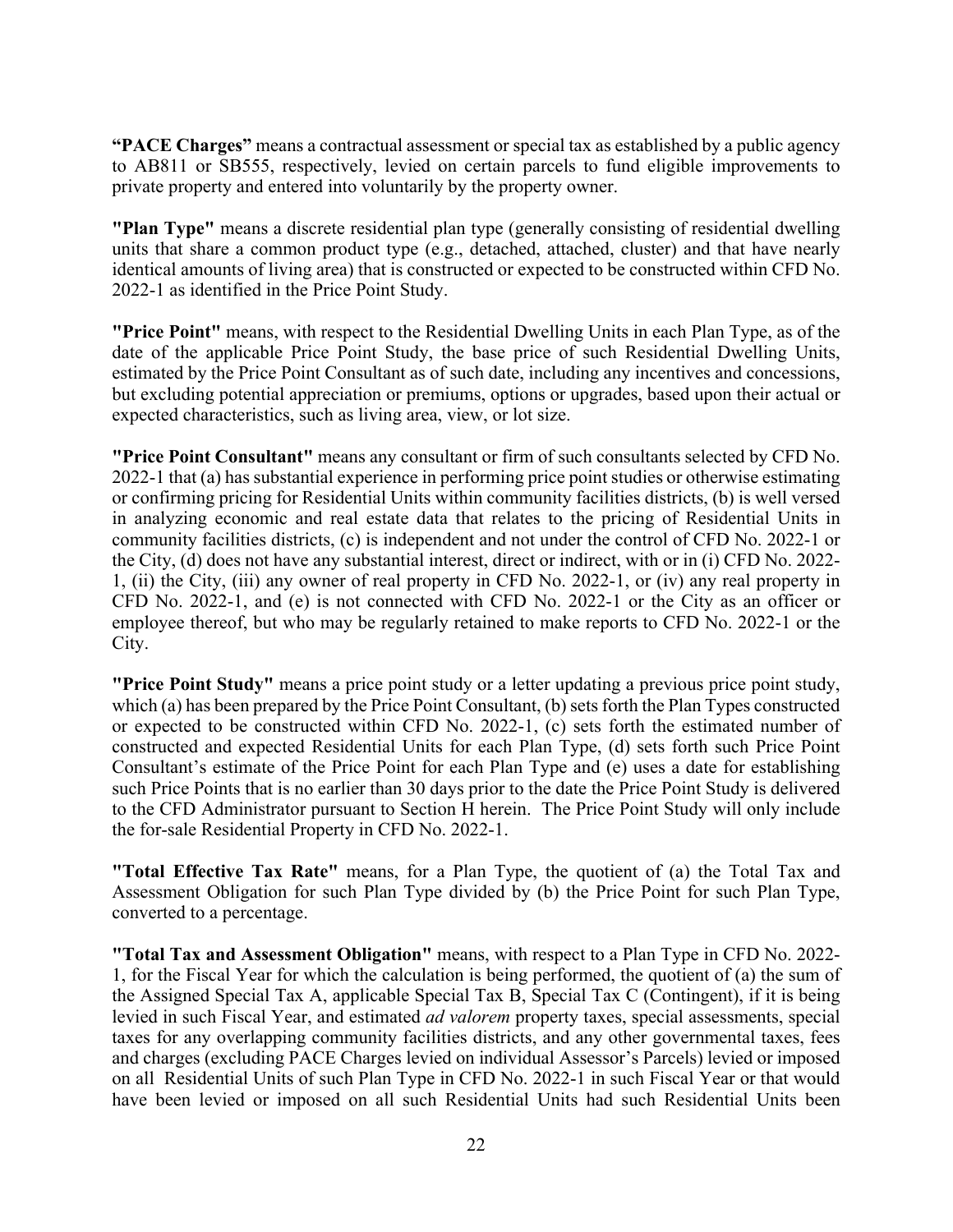completed, sold and subject to such levies and impositions in such Fiscal Year divided by (b) the number of Residential Units in such Plan Type in CFD No. 2022-1. The Total Tax and Assessment Obligation for each Plan Type shall be calculated based on the applicable Building Square Footage, Price Point, and number of constructed and expected Residential Dwelling Units for such Plan Type in CFD 2022-1 as identified in the Price Point Study.

**"Total Tax Burden"** means, with respect to a Plan Type in CFD No. 2022-1, for the Fiscal Year for which the calculation is being performed, the quotient of (a) the Total Tax and Assessment Obligation, plus property owner association assessments levied or imposed on all Residential Units of such Plan Type in CFD No. 2022-1 in such Fiscal Year or that would have been levied or imposed on all such Residential Units had such Residential Units been completed, sold and subject to such levies and impositions in such Fiscal Year divided by (b) the number of Residential Units in such Plan Type in CFD No. 2022-1. The Total Tax Burden for each Plan Type shall be calculated based on the applicable Building Square Footage, Price Point, and number of constructed and expected Residential Dwelling Units for such Plan Type in CFD 2022-1 as identified in the Price Point Study.

**"Total Tax Burden Rate"** means, for a Plan Type, the quotient of (a) the Total Tax Burden for such Plan Type divided by (b) the Price Point for such Plan Type, converted to a percentage.

Prior to the issuance of the first series of Bonds, the following steps shall be taken for each Land Use Category of for-sale Residential Property in CFD No. 2022-1 for evaluating Special Tax A:

#### Step No.:

1. At least 30 days prior to the expected Date of Issuance of the first series of Bonds, CFD No. 2022-1 shall cause a Price Point Study to be delivered to the CFD Administrator.

2. As soon as practicable after receipt of the Price Point Study, the CFD Administrator shall calculate the Total Tax and Assessment Obligation, Total Tax Burden, Total Effective Tax Rate, and Total Tax Burden Rate for each Plan Type in CFD No. 2022-1.

3. Separately, for each Land Use Category of for-sale Residential Property in CFD No. 2022-1, the CFD Administrator shall determine whether or not the Total Effective Tax Rate for all Plan Types in a Land Use Category is less than or equal to 1.95%.

a. If the Total Effective Tax Rate for all Plan Types in a Land Use Category in CFD No. 2022-1 is less than or equal to 1.95%, then there shall be no change in Special Tax A for such Land Use Category in CFD No. 2022-1.

b. If the Total Effective Tax Rate for any Plan Type in a Land Use Category in CFD No. 2022-1 is greater than 1.95%, the CFD Administrator shall calculate a revised Assigned Special Tax A for such Land Use Category in CFD No. 2022-1, which revised Assigned Special Tax A shall be the highest amount (rounded to the nearest whole dollar) that will not cause the Total Effective Tax Rate for any Plan Type in such Land Use Category to exceed 1.95%.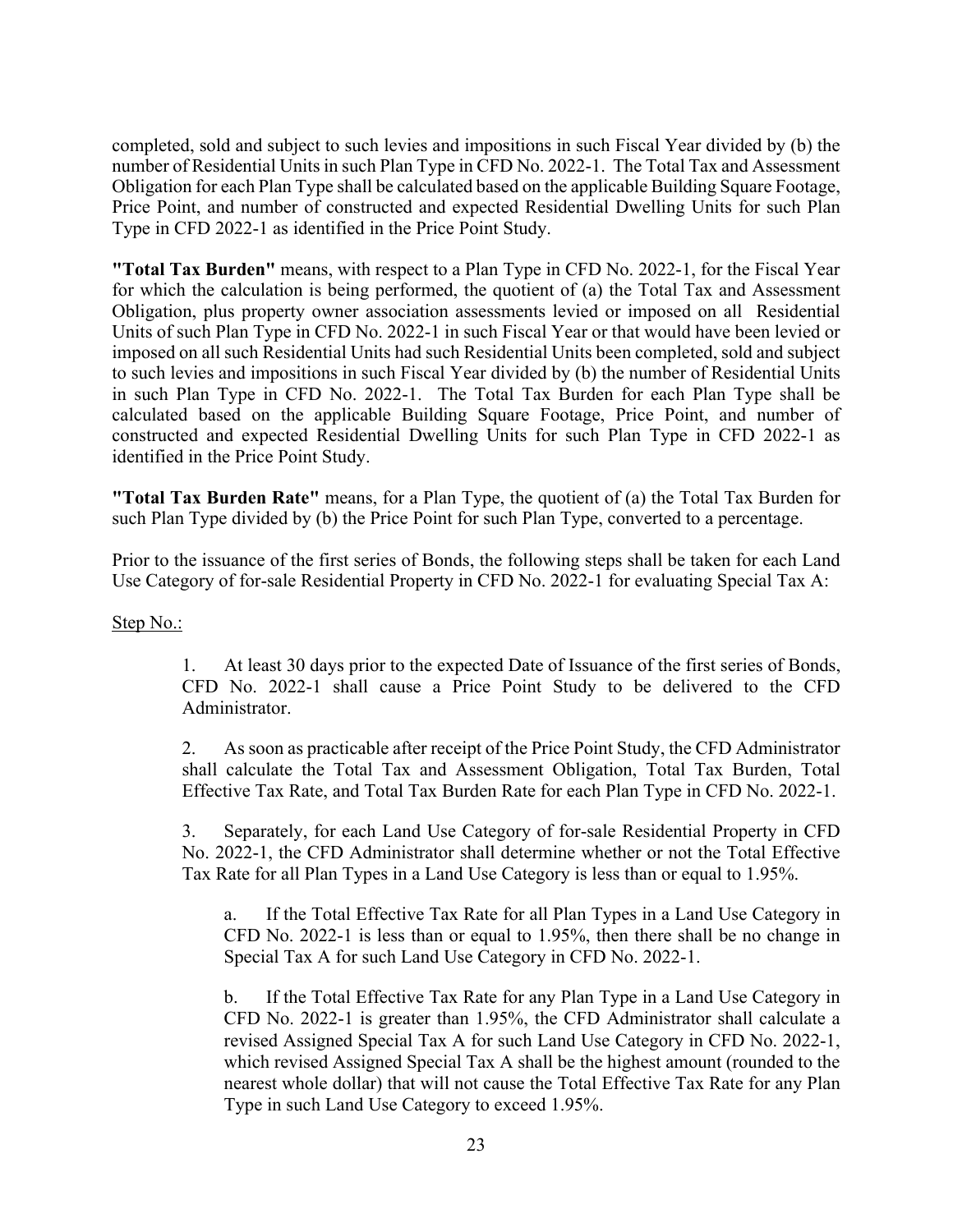4. Separately, for each Land Use Category of for-sale Residential Property in CFD No. 2022-1, the CFD Administrator shall determine whether or not the Total Tax Burden Rate for all Plan Types in a Land Use Category is less than or equal to 2.15%.

a. If the Total Tax Burden Rate for all Plan Types in a Land Use Category in CFD No. 2022-1 is less than or equal to 2.15%, then there shall be no change in Special Tax A for such Land Use Category in CFD No. 2022-1.

b. If the Total Tax Burden Rate for any Plan Type in a Land Use Category in CFD No. 2022-1 is greater than 2.15%, the CFD Administrator shall calculate a revised Assigned Special Tax A for such Land Use Category in CFD No. 2022-1, which revised Assigned Special Tax A shall be the highest amount (rounded to the nearest whole dollar) that will not cause the Total Tax Burden Rate for any Plan Type in such Land Use Category to exceed 2.15%.

5. If the Assigned Special Tax A for any Land Use Category is revised pursuant to step 3.b. or 4.b. above, the CFD Administrator shall calculate a revised Backup Special Tax A for all Developed Property within CFD No. 2022-1. The revised Backup Special Tax A per Acre shall be an amount (rounded to the nearest whole dollar) equal to the Backup Special Tax A per Acre as set forth in Section D.1.c. above, reduced by a percentage equal to the weighted average percentage reduction in the Assigned Special Tax A for all Land Use Categories of Residential Property resulting from the calculations in steps 3.a. and 3.b., or 4.a. and 4.b. above. The weighted average percentage will be calculated by taking the sum of the products of the number of Residential Units constructed or expected to be constructed in each Land Use Category multiplied by the percentage change in the Assigned Special Tax A (pursuant to step 3.b. or 4.b. above) for each Land Use Category (or 0 for Land Use Categories that are not changing). This amount is then divided by the total number of Residential Units constructed or expected to be constructed within CFD No. 2022-1 and converted to a percentage.

6. If the Assigned Special Tax A for any Land Use Category is revised pursuant to step 3.b. and 4.b. above, the CFD Administrator shall prepare and execute a Certificate of Reduction in Special Tax A substantially in the form of Exhibit "A" hereto and shall deliver such Certificate of Reduction in Special Tax A to CFD No. 2022-1. The Certificate of Reduction in Special Tax A shall be completed for all Land Use Categories and shall set forth, as applicable, either (i) the reduced Assigned Special Tax A for a Land Use Category as calculated pursuant to step 3.b., (ii) the reduced Assigned Special Tax A for a Land Use Category as calculated pursuant to step 4.b., or (iii) the Assigned Special Tax A as identified in Table 1 Section D for a Land Use Category that was not revised as determined pursuant to step 3.b. or 4.b.; as well as either (i) the revised Backup Special Tax A as calculated pursuant to step 5, or (ii) the Backup Special Tax A as identified in Section D.1.c. that was not revised as determined pursuant to step 5.

7. If the Date of Issuance of the first series of Bonds is within 120 days of the date of receipt of the Price Point Study by the CFD Administrator, CFD No. 2022-1 shall execute the acknowledgement on such Certificate of Reduction in Special Tax A, dated as of the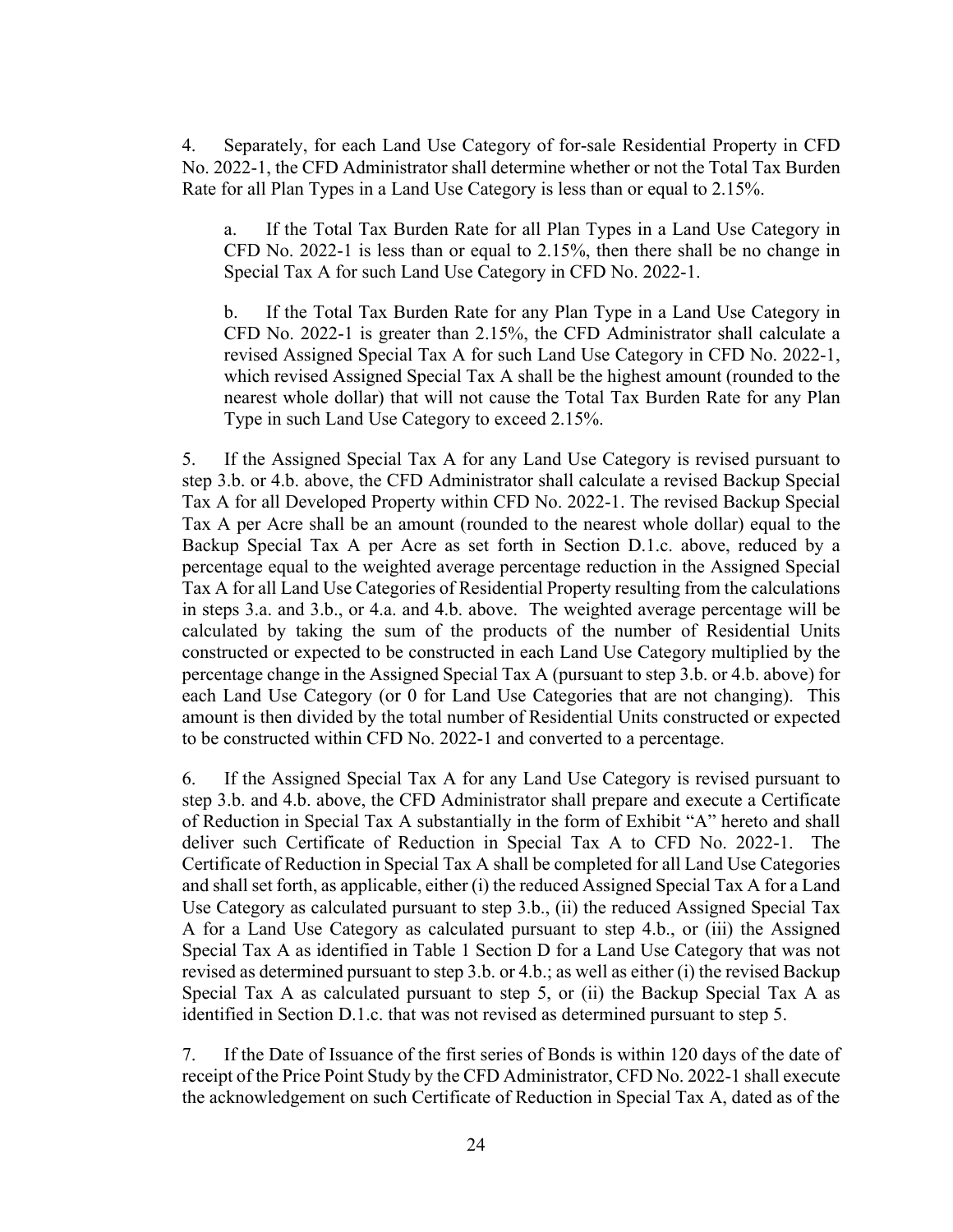closing date of such Bonds, and upon the closing of such first series of Bonds, the Assigned Special Tax A for each Land Use Category and the Backup Special Tax A shall be, for all purposes, as set forth in such Certificate of Reduction in Special Tax A. If the Date of Issuance of the first series of Bonds is not within 120 days of the date of receipt of the Price Point Study by the CFD Administrator, such Certificate of Reduction in Special Tax A shall not be acknowledged by CFD No. 2022-1 and shall, as of such date, be void and of no further force and effect. In such case, if subsequently a first series of Bonds is expected to be issued, at least 30 days prior to the expected Date of Issuance of such first series of Bonds, the CFD Administrator shall cause a new Price Point Study to be delivered to the CFD Administrator and, following such delivery, steps 2 through 6 of this section shall be performed based on such new Price Point Study.

8. As soon as practicable after the execution by CFD No. 2022-1 of the acknowledgement on the Certificate of Reduction in Special Tax A, CFD No. 2022-1 shall cause to be recorded in the records of the County Recorder an Amended Notice of Special Tax Lien for CFD No. 2022-1 reflecting the Assigned Special Tax A and the Backup Special Tax A for CFD No. 2022-1 set forth in such Certificate of Reduction in Special Tax A.

9. If the Assigned Special Tax A is not required to be changed for any Land Use Category based on the calculations performed under step 3 or step 4 above, there shall be no reduction in the Maximum Special Tax A, and no Certificate of Reduction in Special Tax A shall be required. However the CFD Administrator shall prepare and deliver to CFD No. 2022-1 a Certificate of No Reduction in Special Tax A substantially in the form of Exhibit "B" hereto dated as of the closing date of the first series of Bonds that states that the calculations required pursuant to this Section H have been made and that no changes to the Maximum Special Tax A are necessary.

10. CFD No. 2022-1 and the CFD Administrator shall take no further actions under this Section H upon the earlier to occur of the following: (i) the execution of the acknowledgement by CFD No. 2022-1 on a Certificate of Reduction in Special Tax A pursuant to step 7; or (ii) the delivery by the CFD Administrator of a Certificate of No Reduction in Special Tax A pursuant to step 9.

#### **I. TERMINATION OF SPECIAL TAX A**

For each Fiscal Year that any Bonds are outstanding the Special Tax A shall be levied on all Assessor's Parcels subject to the Special Tax A as necessary to satisfy the Special Tax A Requirement. The Special Tax A shall cease not later than the 2063-2064 Fiscal Year, however, Special Tax A will cease to be levied in an earlier Fiscal Year if the CFD Administrator has determined (i) that all required interest and principal payments on the CFD No. 2022-1 Bonds have been paid; (ii) all authorized facilities of CFD No. 2022-1 have been acquired and all reimbursements have been paid pursuant to the Acquisition Agreement, (iii) no delinquent Special Tax A remain uncollected and (iv) all other obligations of CFD No. 2022-1 Special Tax A have been satisfied.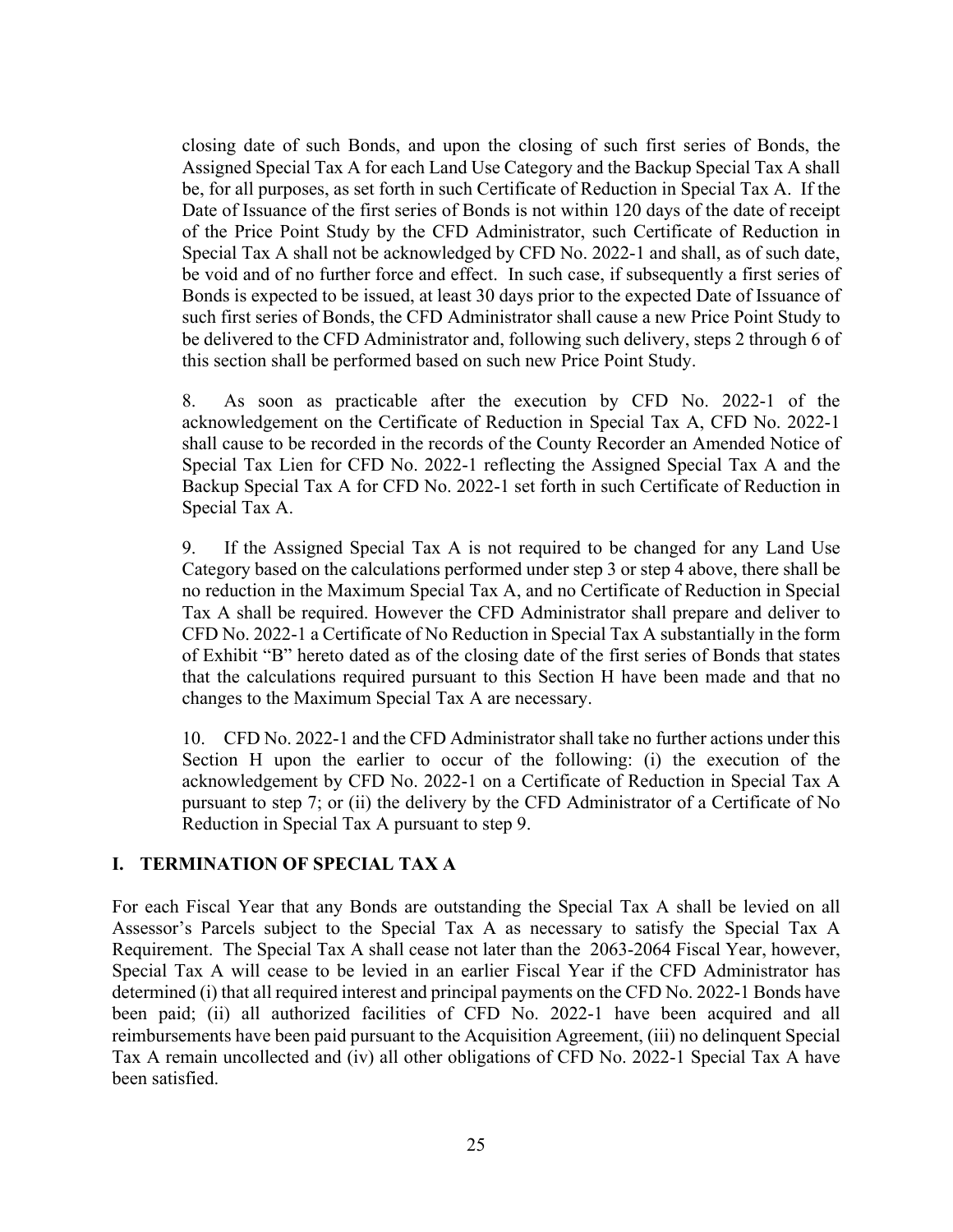# **J. MANNER OF COLLECTION**

The Special Tax A shall be collected in the same manner and at the same time as ordinary *ad valorem* property taxes, provided, however, that CFD No. 2022-1 may collect Special Tax A at a different time or in a different manner if necessary to meet its financial obligations, and may covenant to foreclose and may actually foreclose on delinquent Assessor's Parcels as permitted by the Act.

# **K. SPECIAL TAX B**

Commencing Fiscal Year 2022-2023 and for each subsequent Fiscal Year, the City Council shall levy Special Tax B on all Taxable Property, up to the applicable Maximum Special Tax B to fund the Special Tax B Requirement.

# **L. ASSIGNMENT TO LAND USE CATEGORY FOR SPECIAL TAX B**

For each Fiscal Year, all Assessor's Parcels of Taxable Property within CFD No. 2022-1 shall be classified as Developed Property, Approved Property, or Undeveloped Property, and shall be subject to the levy of Special Tax B as determined pursuant to Sections M and N below. Assessor's Parcels of Developed Property and Approved Property shall be classified as either Residential Property or Non-Residential Property. Residential Property shall be further classified as Single Family Residential Property or Multi-Family Property. For Single Family Residential Property the number of Residential Units shall be determined by the CFD Administrator.

# **M. MAXIMUM SPECIAL TAX B**

For purposes of determining the applicable Maximum Special Tax B for Assessor's Parcels of Developed Property which are classified as Single Family Residential Property, all such Assessor's Parcels shall be assigned the number of Residential Unit(s) constructed thereon, or approved to be constructed theron, as specified in or shown on the Building Permit(s) issued or Final Map as determined by the CFD Administrator. Once a single family building has been built on an Assessor's Parcel, the CFD Administrator shall determine the actual number of Residential Units contained within the Assessor's Parcel, and the Special Tax B levied against the Assessor's Parcel in the next Fiscal Year shall be calculated by multiplying the actual number of Residential Units by the Maximum Special Tax B per Residential Unit.

For purposes of determining the applicable Maximum Special Tax B for Assessor's Parcels of Developed Property and Approved Property which are classified as Multifamily Property or Non-Residential Property, all such Assessor's Parcels shall be assigned the number of Acres as shown on the Final Map as determined by the CFD Administrator. Once the CFD Administrator determines the actual number of Acres for an Assessor's Parcel, the Special Tax B levied against the Assessor's Parcel in the next Fiscal Year shall be calculated by multiplying the number of Acres by the Maximum Special Tax per Taxable Acre.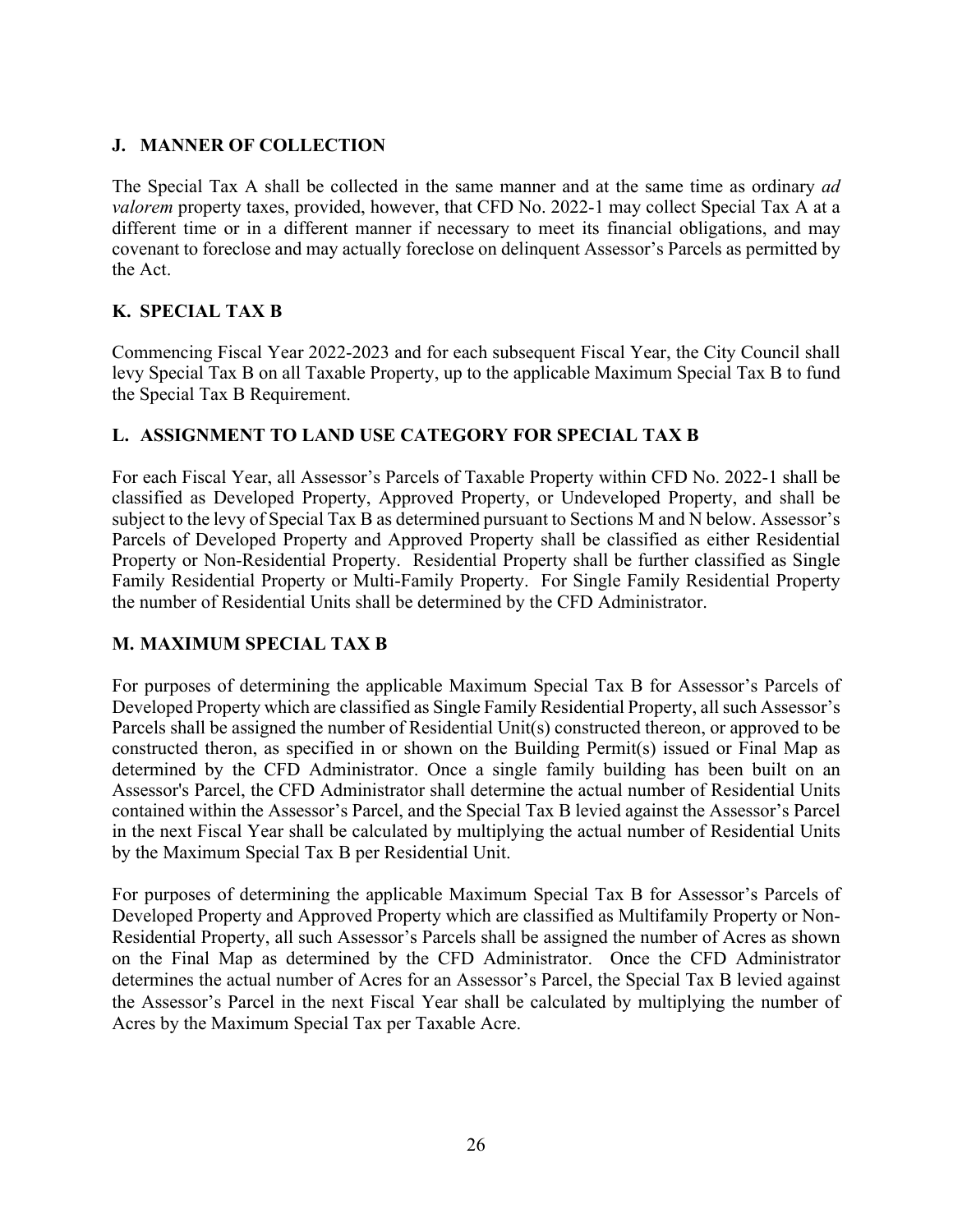# **1. Developed Property**

## a. Maximum Special Tax B

The Maximum Special Tax B for each Assessor's Parcel of Taxable Property for Fiscal Year 2022-2023 is identified in Table 2 below:

| <b>TABLE 2</b>                                      |  |  |  |
|-----------------------------------------------------|--|--|--|
| <b>MAXIMUM SPECIAL TAX B FOR DEVELOPED PROPERTY</b> |  |  |  |

| <b>Land Use Category</b>              | Unit      | Taxable   Maximum Special Tax<br>Per Taxable Unit |
|---------------------------------------|-----------|---------------------------------------------------|
| 1. Single Family Residential Property | <b>RU</b> | \$775                                             |
| 2. Multifamily Property               | Acre      | \$3,334                                           |
| 3. Non-Residential Property           | Acre      |                                                   |

On each July 1, commencing on July 1, 2023 the Maximum Special Tax B for Developed Property shall increase by i) the percentage increase in the Consumer Price Index (All Items) for the Riverside-San Bernardino-Ontario California Standard Metropolitan Statistical area since the beginning of the preceding Fiscal Year, or ii) by two percent (2.0%), whichever is greater.

# b. Multiple Land Use Categories

In some instances an Assessor's Parcel of Developed Property may contain more than one Land Use Category. The Maximum Special Tax B that can be levied on an Assessor's Parcel shall be the sum of the Maximum Special Tax B that can be levied for each Land Use Category located on that Assessor's Parcel. For an Assessor's Parcel that contains more than one land use, the Acreage of such Assessor's Parcel shall be allocated to each type of property based on the amount of Acreage designated for each land use as determined by reference to the site plan approved by the City for such Assessor's Parcel. The CFD Administrator's allocation to each type of property shall be final.

# **2. Approved Property and Undeveloped Property**

The Maximum Special Tax B for each Assessor's Parcel of Approved Property and Undeveloped Property for Fiscal Year 2022-2023 is identified in Table 3 below:

**TABLE 3 MAXIMUM SPECIAL TAX B RATES** 

| <b>Maximum Special Tax B</b><br>Per Acre |  |
|------------------------------------------|--|
| \$3,334                                  |  |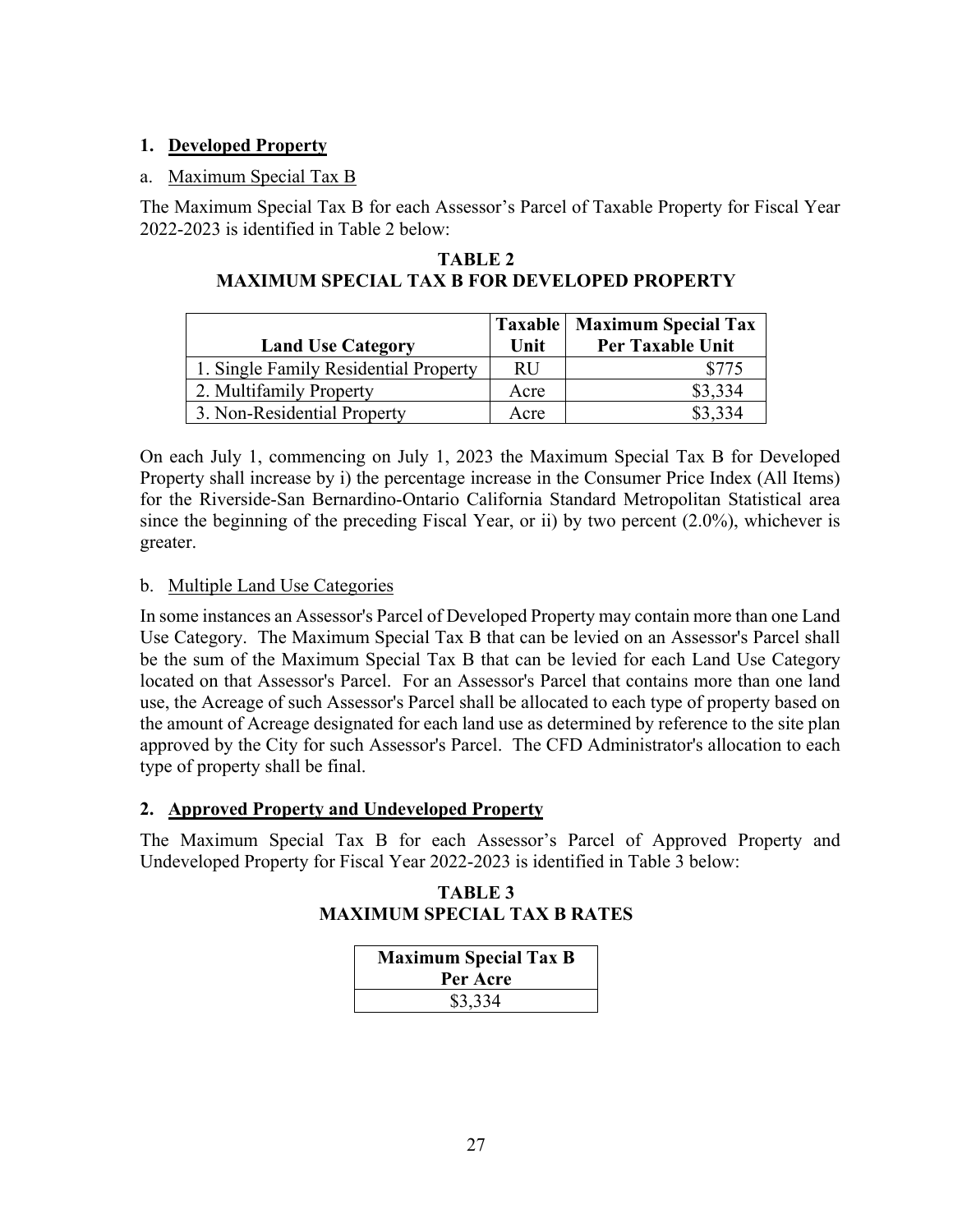On each July 1, commencing on July 1, 2023 the Maximum Special Tax B for Approved Property and Undeveloped Property shall increase by i) the percentage increase in the Consumer Price Index for the Riverside-San Bernardino-Ontario California Standard Metropolitan Statistical area since the beginning of the preceding Fiscal Year, or ii) by two percent (2.0%), whichever is greater.

## **N. METHOD OF APPORTIONMENT OF ANNUAL SPECIAL TAX B**

Commencing with Fiscal Year 2022-2023 and for each following Fiscal Year, the Council shall determine the Special Tax B Requirement and shall levy the Special Tax B on all Assessor's Parcels of Taxable Property until the aggregate amount of Special Tax B equals the Special Tax B Requirement. The Special Tax B shall be levied for each Fiscal Year as follows:

- Step One: The Special Tax B shall be levied Proportionately on all Assessor's Parcels of Developed Property up to 100% of the applicable Maximum Special Tax B to satisfy the Special Tax B Requirement;
- Step Two: If additional moneys are needed to satisfy the Special Tax B Requirement after the first step has been completed, the Special Tax B shall be levied Proportionately on each Assessor's Parcel of Approved Property at up to 100% of the Maximum Special Tax B for Approved Property;
- Step Three: If additional monies are needed to satisfy the Special Tax B Requirement after the first two steps has been completed, the Special Tax B shall be levied Proportionately on all Assessor's Parcels of Undeveloped Property up to 100% of the Maximum Special Tax B for Undeveloped Property.

#### **O. DURATION OF SPECIAL TAX B**

The Special Tax B shall be levied in perpetuity to fund the Special Tax B Requirement, unless no longer required as determined at the sole discretion of the City Council.

#### **P. MANNER OF COLLECTION**

The Special Tax B shall be collected in the same manner and at the same time as ordinary ad valorem property taxes, provided, however, that CFD No. 2022-1 may collect the Special Tax B at a different time or in a different manner if necessary to meet its funding requirements.

# **Q. SPECIAL TAX C (CONTINGENT)**

The City Council shall levy Special Tax C (Contingent) commencing in the first Fiscal Year following the POA's default of its obligation to maintain the improvements described in Exhibit "D" attached hereto, which default shall be deemed to have occurred in each of the following circumstances: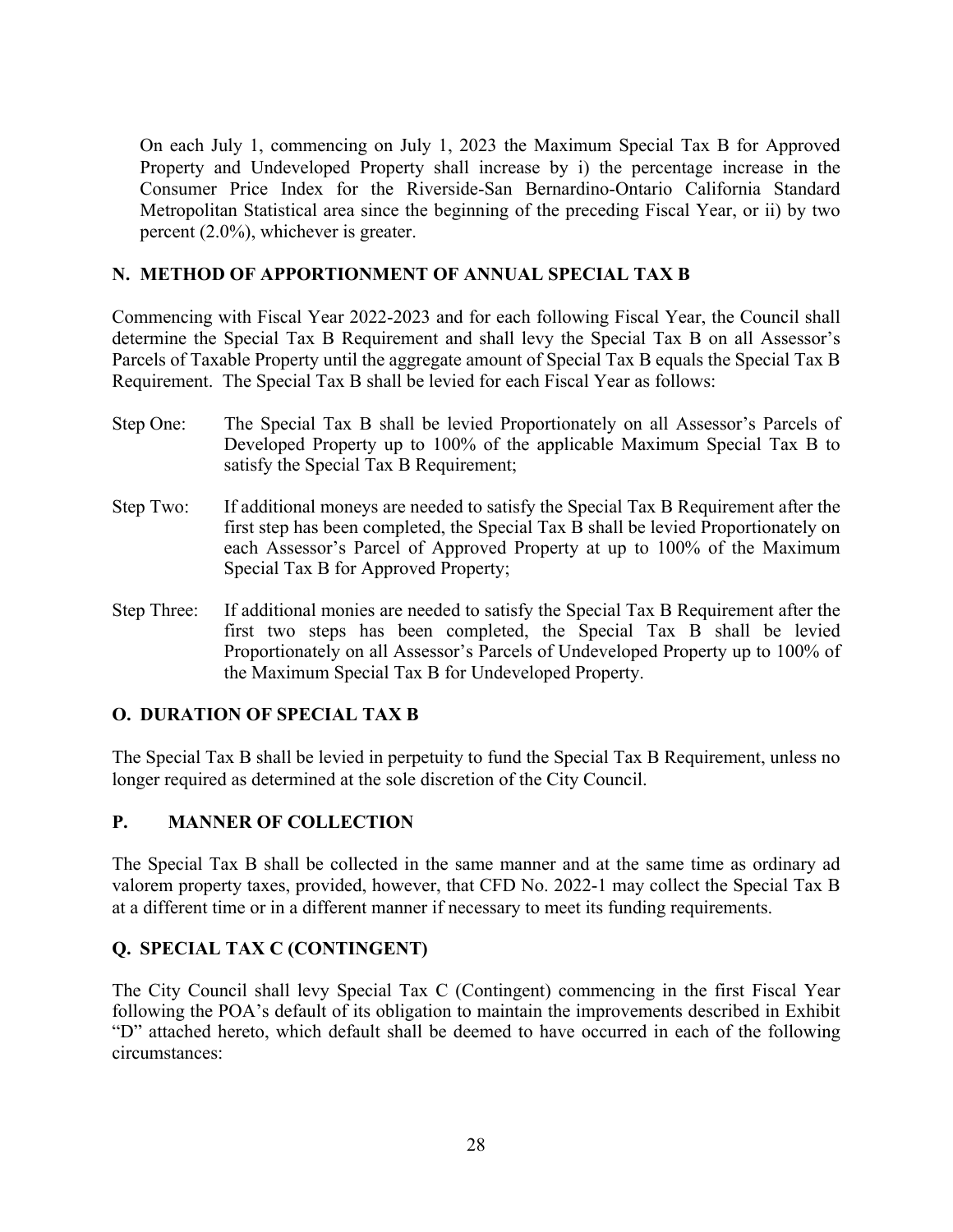(i) the POA files for bankruptcy;

(ii) the POA is dissolved;

(iii) the POA ceases to levy annual assessments for the maintenance of the improvements described above; or

(iv) the POA fails to maintain such improvements at the same level as the City maintains similar improvements throughout the City and within ninety (90) days after written notice from the City, or such longer period permitted by the City Manager, fails to remedy such maintenance deficiency to the reasonable satisfaction of the City Council.

# **R. ASSIGNMENT TO LAND USE CATEGORY FOR SPECIAL TAX C (CONTINGENT)**

For each Fiscal Year that Special Tax C (Contingent) is authorized to be levied, all Assessor's Parcels of Taxable Property within CFD No. 2022-1 shall be classified as Developed Property, Approved Property, or Undeveloped Property, and shall be subject to the levy of Special Taxes as determined pursuant to Sections S and T below. Assessor's Parcels of Developed Property and Approved Property shall be classified as either Residential Property or Non-Residential Property. Residential Property shall be further classified as Single Family Residential Property or Multi-Family Property. For Single Family Residential Property the number of Residential Units shall be determined by the CFD Administrator.

# **S. MAXIMUM SPECIAL TAX C (CONTINGENT)**

For purposes of determining the applicable Maximum Special Tax C (Contingent) for Assessor's Parcels of Developed Property which are classified as Single Family Residential Property, all such Assessor's Parcels shall be assigned the number of Residential Unit(s) constructed thereon, or approved to be constructed thereon, as specified in or shown on the Building Permit(s) issued or Final Map as determined by the CFD Administrator. Once a single family building has been built on an Assessor's Parcel, the CFD Administrator shall determine the actual number of Residential Units contained within the Assessor's Parcel, and the Special Tax C (Contingent) levied against the Assessor's Parcel in the next Fiscal Year shall be calculated by multiplying the actual number of Residential Units by the Maximum Special Tax C (Contingent) per Residential Unit identified for the Assessor's Parcel.

For purposes of determining the applicable Maximum Special Tax C (Contingent) for Assessor's Parcels of Developed Property and Approved Property which are classified as Multifamily Property or Non-Residential Property, all such Assessor's Parcels shall be assigned the number of Acres as shown on the Final Map as determined by the CFD Administrator. Once the CFD Administrator determines the actual number of Acres for an Assessor's Parcel, the Special Tax C (Contingent) levied against an Assessor's Parcel in the next Fiscal Year shall be calculated by multiplying the number of Acres by the Maximum Special Tax C (Contingent) per Acre.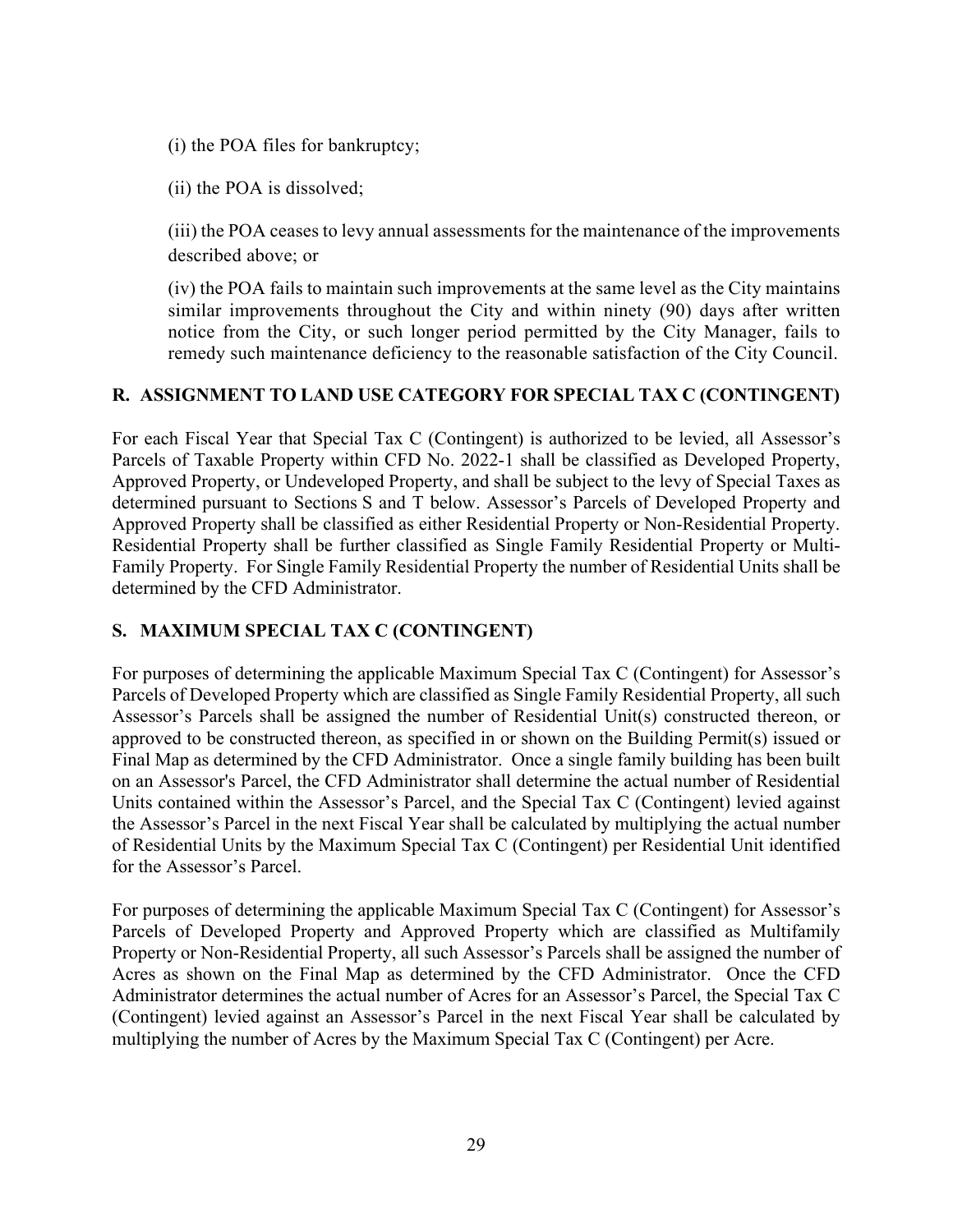# **1. Developed Property**

## a. Maximum Special Tax C (Contingent)

The Maximum Special Tax C (Contingent) for each Assessor's Parcel of Taxable Property for Fiscal Year 2022-2023 is identified in Table 4 below:

## **TABLE 4 MAXIMUM SPECIAL TAX C (CONTINGENT) FOR DEVELOPED PROPERTY**

| <b>Land Use Category</b>              | Unit      | Taxable   Maximum Special Tax<br>Per Taxable Unit |
|---------------------------------------|-----------|---------------------------------------------------|
| 1. Single Family Residential Property | <b>RU</b> | \$79                                              |
| 2. Multifamily Property               | Acre      | \$337                                             |
| 3. Non-Residential Property           | Acre      | \$331                                             |

On each July 1, commencing on July 1, 2023 the Maximum Special Tax C (Contingent) for Developed Property shall increase by i) the percentage increase in the Consumer Price Index for the Riverside-San Bernardino-Ontario California Standard Metropolitan Statistical area since the beginning of the preceding Fiscal Year, or ii) by two percent (2.0%), whichever is greater.

# b. Multiple Land Use Categories

In some instances an Assessor's Parcel of Developed Property may contain more than one Land Use Category. The Maximum Special Tax C (Contingent) that can be levied on an Assessor's Parcel shall be the sum of the Maximum Special Tax C (Contingent) that can be levied for each Land Use Category located on that Assessor's Parcel. For an Assessor's Parcel that contains more than one land use, the Acreage of such Assessor's Parcel shall be allocated to each type of property based on the amount of Acreage designated for each land use as determined by reference to the site plan approved for such Assessor's Parcel. The CFD Administrator's allocation to each type of property shall be final.

# **2. Approved Property and Undeveloped Property**

The Maximum Special Tax C (Contingent) for each Assessor's Parcel of Approved Property and Undeveloped Property for Fiscal Year 2022-2023 is identified in Table 5 below:

## **TABLE 5 MAXIMUM SPECIAL TAX C (CONTINGENT) FOR APPROVED PROPERTY AND UNDEVELOPED PROPERTY**

| <b>Maximum Special Tax C</b> |  |
|------------------------------|--|
| (Contingent)                 |  |
| Per Acre                     |  |
| \$337                        |  |

On each July 1, commencing on July 1, 2023 the Maximum Special Tax C (Contingent) for Approved Property and Undeveloped Property shall increase by i) the percentage increase in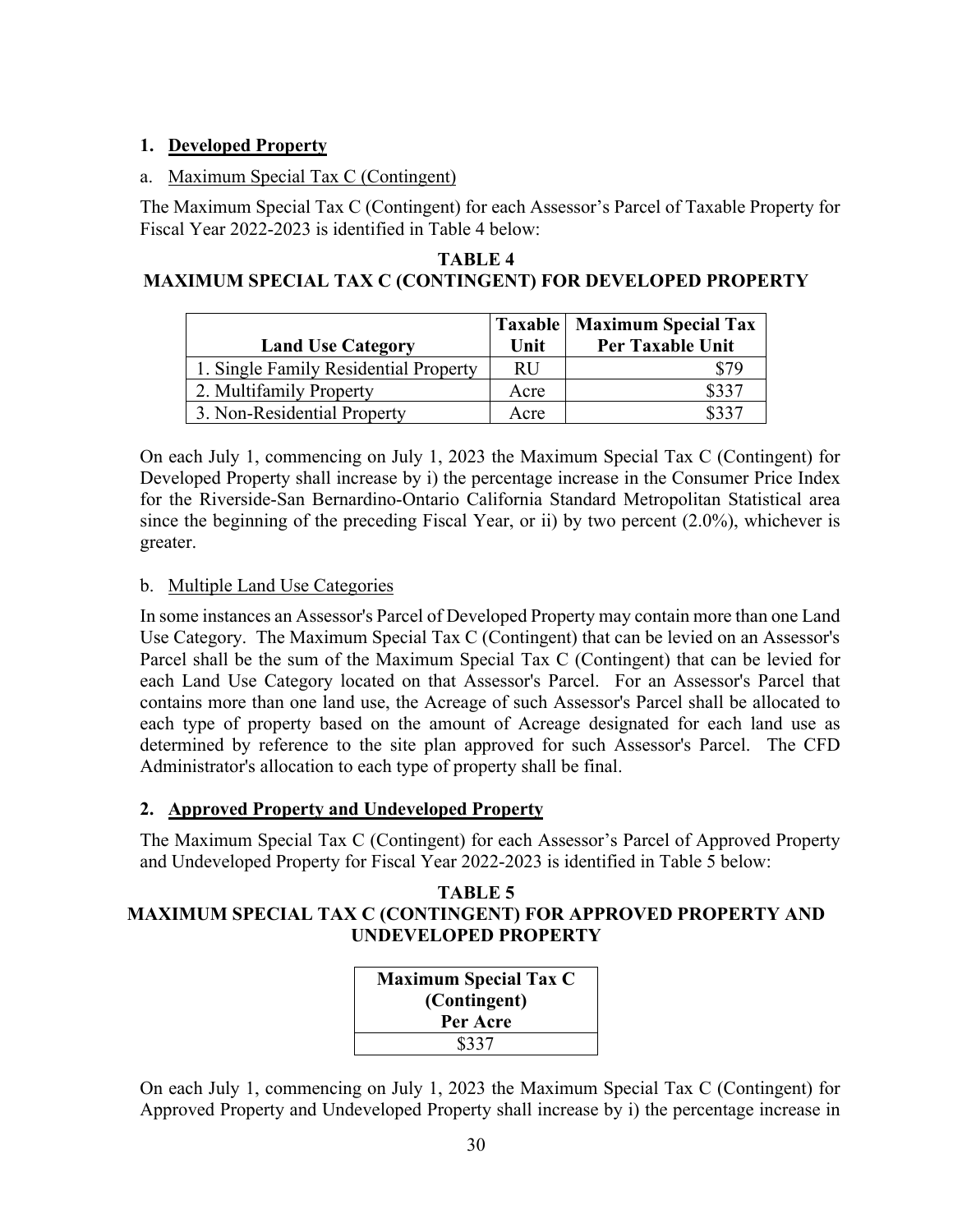the Consumer Price Index for the Riverside-San Bernardino-Ontario California Standard Metropolitan Statistical area since the beginning of the preceding Fiscal Year, or ii) by two percent (2.0%), whichever is greater.

# **T. METHOD OF APPORTIONMENT OF ANNUAL SPECIAL TAX**

Commencing with the first Fiscal Year in which Special Tax C (Contingent) is authorized to be levied and for each following Fiscal Year, the Council shall determine the Special Tax C (Contingent) Requirement and shall levy the Special Tax C (Contingent) on all Assessor's Parcels of Taxable Property until the aggregate amount of Special Tax C (Contingent) equals the Special Tax C (Contingent) Requirement. The Special Tax C (Contingent) shall be levied for each Fiscal Year as follows:

- Step One: The Special Tax C (Contingent) shall be levied Proportionately on all Assessor's Parcels of Developed Property up to 100% of the applicable Maximum Special Tax C (Contingent) to satisfy the Special Tax C (Contingent) Requirement;
- Step Two: If additional moneys are needed to satisfy the Special Tax C (Contingent) Requirement after the first step has been completed, the Special Tax C (Contingent) shall be levied Proportionately on each Assessor's Parcel of Approved Property at up to 100% of the Maximum Special Tax C (Contingent) for Approved Property;
- Step Three: If additional monies are needed to satisfy the Special Tax C (Contingent) Requirement after the first two steps has been completed, the Special Tax C (Contingent) shall be levied Proportionately on all Assessor's Parcels of Undeveloped Property up to 100% of the Maximum Special Tax C (Contingent) for Undeveloped Property.

# **U. DURATION OF SPECIAL TAX C (CONTINGENT)**

The Special Tax C (Contingent) shall be levied in perpetuity to fund the Special Tax C (Contingent) Requirement, unless no longer required as determined at the sole discretion of the City Council.

# **V. MANNER OF COLLECTION OF SPECIAL TAX C (CONTINGENT)**

The Special Tax C (Contingent) shall be collected in the same manner and at the same time as ordinary ad valorem property taxes, provided, however, that CFD No. 2022-1 may collect the Special Tax C (Contingent) at a different time or in a different manner if necessary to meet its funding requirements.

# **W. APPEALS OF SPECIAL TAXES**

Any taxpayer may file a written appeal of the Special Taxes on his/her Assessor's Parcel(s) with the CFD Administrator, provided that the appellant is current in his/her payments of Special Taxes. During pendency of an appeal, all Special Taxes previously levied must be paid on or before the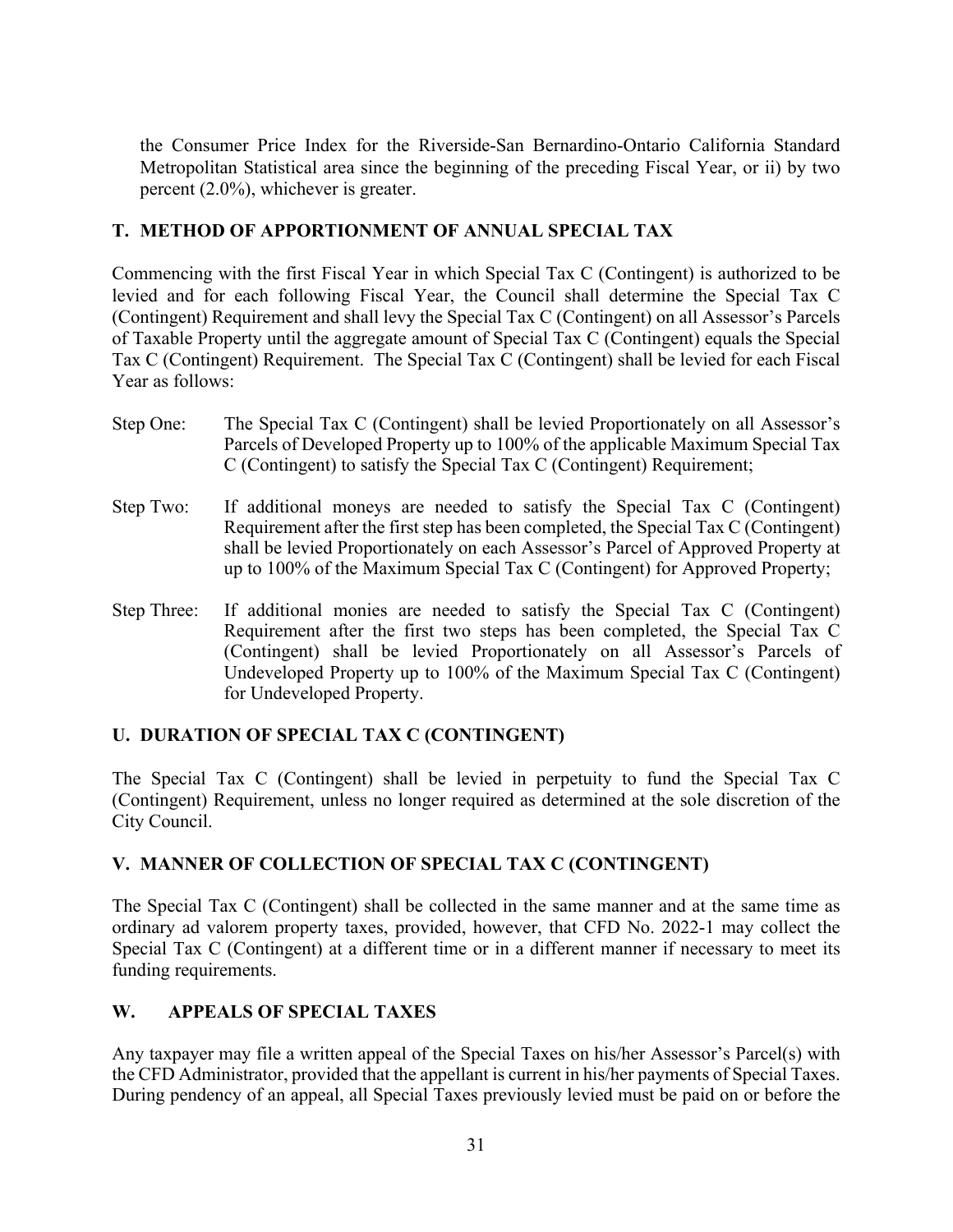payment date established when the levy was made. The appeal must specify the reasons why the appellant claims the Special Tax is in error. The CFD Administrator shall review the appeal, meet with the appellant if the CFD Administrator deems necessary, and advise the appellant of its determination. If the CFD Administrator agrees with the appellant, the CFD Administrator shall take any of the following actions, in order of priority, in order to correct the error:

(i) amend the Special Tax levy for the current Fiscal Year prior to the payment date;

(ii) require the CFD to reimburse the taxpayer the amount of the overpayment to the extent of the available funds of CFD No. 2022-1; or

(iii) grant a credit against, eliminate or reduce the future Special Taxes levied on the taxpayer's property within CFD No. 2022-1 in the amount of the overpayment.

The CFD Administrator shall interpret this Rate and Method of Apportionment and make determinations relative to the annual levy and administration of the Special Taxes and any taxpayer who appeals, as herein specified.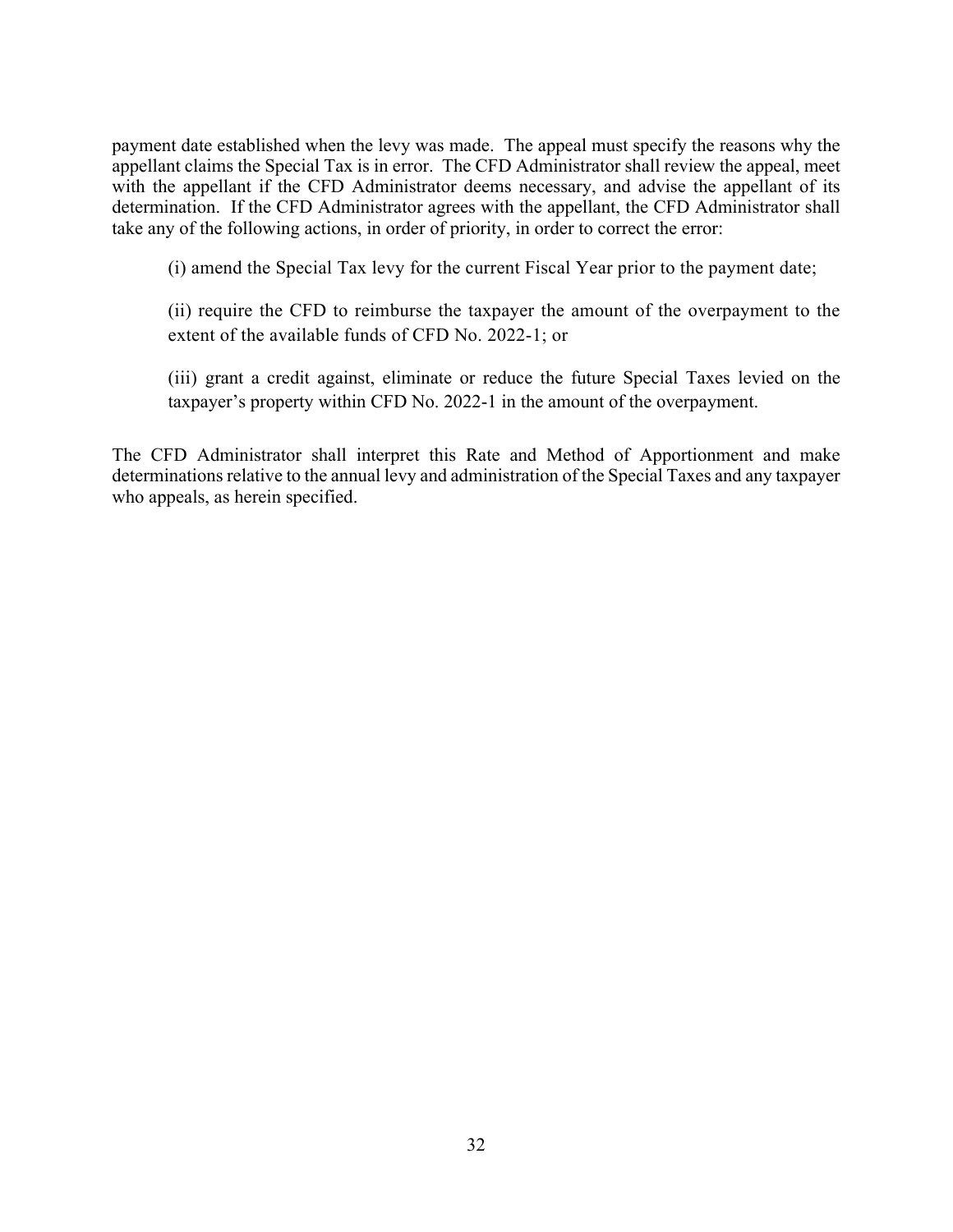# **EXHIBIT "A"**

## **CERTIFICATE OF REDUCTION OF SPECIAL TAX A**

### **COMMUNITY FACILITIES DISTRICT NO. 2022-1 (SKYLINE HEIGHTS) OF THE CITY OF CORONA**

- 1. Pursuant to Section H of the Rate and Method of Apportionment, the Maximum Special Tax A for Developed Property for [certain or all] Land Use Categories within CFD No. 2022-1 has been reduced.
- 2. The calculations made pursuant to Section H were based upon a Price Point Study that was received by the CFD Administrator on Fig. 2. The contract of the CFD Administrator on
- 3. Tables 1A below show the Assigned Special Tax A for each Land Use Category in CFD No. 2022-1 after such reduction.

|                                       |                |                        | <b>Assigned</b><br><b>Special Tax</b> |
|---------------------------------------|----------------|------------------------|---------------------------------------|
|                                       | <b>Taxable</b> | <b>Building Square</b> | <b>Per Taxable</b>                    |
| <b>Land Use Category</b>              | Unit           | Footage                | Unit                                  |
| 1. Single Family Residential Property | <b>RU</b>      | Less than $2,500$      |                                       |
| 2. Single Family Residential Property | <b>RU</b>      | 2,500 to 2,700         |                                       |
| 3. Single Family Residential Property | <b>RU</b>      | 2,701 to 2,900         |                                       |
| 4. Single Family Residential Property | <b>RU</b>      | 2,901 to 3,100         |                                       |
| 5. Single Family Residential Property | <b>RU</b>      | 3,101 to 3,300         |                                       |
| 6. Single Family Residential Property | <b>RU</b>      | 3,301 to 3,500         |                                       |
| 7. Single Family Residential Property | <b>RU</b>      | 3,501 to 3,700         |                                       |
| 8. Single Family Residential Property | <b>RU</b>      | 3,701 to 3,900         |                                       |
| 9. Single Family Residential Property | <b>RU</b>      | Greater than 3,900     |                                       |
| 10. Multifamily Property              | Acres          | N/A                    |                                       |

**TABLE 1A ASSIGNED SPECIAL TAX A FOR DEVELOPED PROPERTY**

4. The Backup Special Tax A for each Assessor's Parcel of Developed Property shall equal an amount per Acre after such reduction as shown below.

The Backup Special Tax A for an Assessor's Parcel within a Final Map classified or to be classified as Single Family Residential Property shall be \$\_\_\_\_\_ per unit. This Backup Special Tax A has been established based on the land use configurations shown on Tract Map No. . In the event any portion of Tract Map No.  $\qquad$  is changed or modified, the Backup Special Tax A for all Assessor's Parcels within such changed or modified area shall be \$\_\_\_\_\_ per Acre.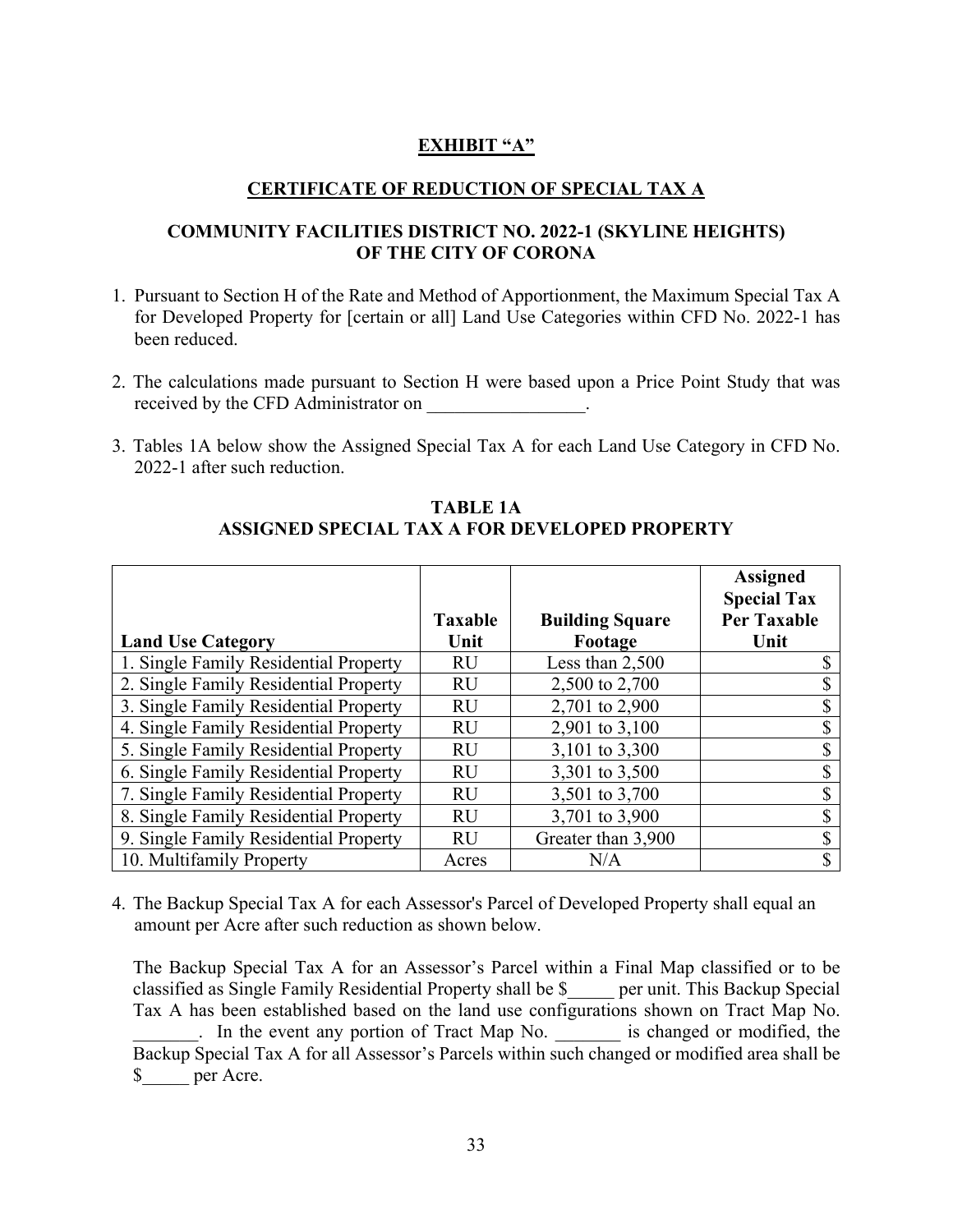In the event any superseding Tract Map is recorded as a Final Map within the Boundaries of the CFD, the Backup Special Tax A for all Assessor's Parcels within such Final Map shall be \$\_\_\_\_\_ per Acre.

5. Upon execution of the Certificate of Reduction of Special Tax A by the City and CFD No. 2022-1 the City shall cause an amended Notice of Special Tax Lien for CFD No. 2022-1 to be recorded reflecting the modifications set forth herein.

Submitted

CFD ADMINISTRATOR

By: \_\_\_\_\_\_\_\_\_\_\_\_\_\_\_\_\_\_\_\_\_\_\_\_\_\_\_\_\_\_\_\_\_\_\_\_\_\_\_\_\_ Date: \_\_\_\_\_\_\_\_\_\_\_\_\_\_

By execution hereof, the undersigned acknowledges, on behalf of CFD No. 2022-1, receipt of this certificate and modification of the Rate and Method of Apportionment as set forth in this certificate.

Community Facilities District No. 2022-1 (Skyline Heights) of the City of Corona

By: Date as of: [closing date of Bonds]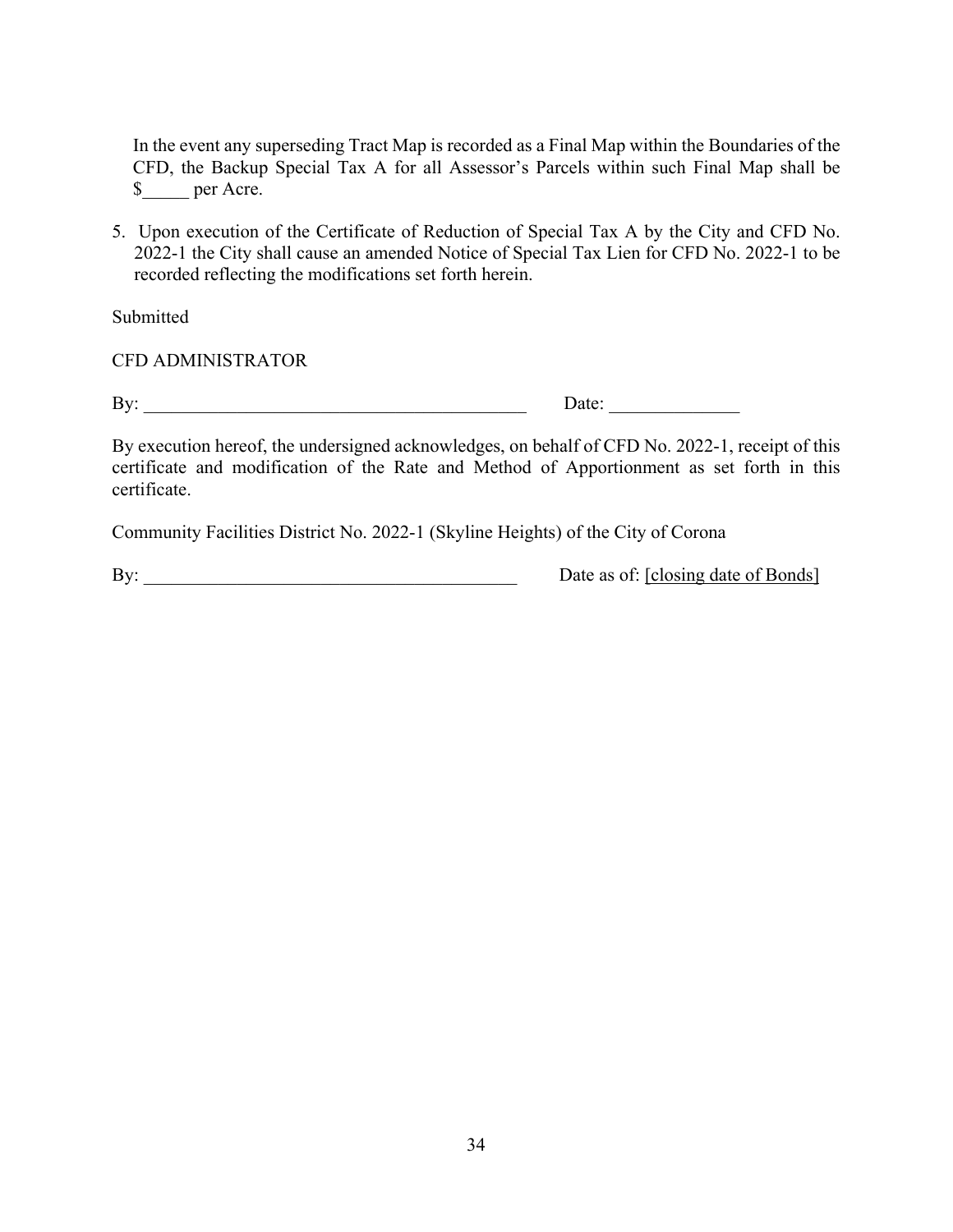# **EXHIBIT "B"**

# **CERTIFICATE OF NO REDUCTION OF SPECIAL TAX A**

# **COMMUNITY FACILITIES DISTRICT NO. 2022-1 (SKYLINE HEIGHTS) OF THE CITY OF CORONA**

- 1. All calculations required pursuant to Section H of the Rate and Method of Apportionment have been made based upon a Price Point Study that was received by the CFD Administrator on  $\mathcal{L}=\mathcal{L}^{\mathcal{L}}$  , where  $\mathcal{L}^{\mathcal{L}}$
- 2. Total Effective Tax Rate for all Plan Types in all Land Use Categories is less than or equal to 1.95%
- 3. Total Tax Burden Rate for all Plan Types in all Land Use Categories is less than or equal to 2.15%
- 4. The Maximum Special Tax A for Developed Property within CFD No. 2022-1, including the Assigned Special Tax A set forth in Sections D.1.a. and the Backup Special Tax A set forth in Section D.1.c. of the Rate and Method of Apportionment, shall remain in effect and not be reduced.

Submitted

CFD ADMINISTRATOR

By: \_\_\_\_\_\_\_\_\_\_\_\_\_\_\_\_\_\_\_\_\_\_\_\_\_\_\_\_\_\_\_\_\_\_\_\_\_\_\_\_\_ Date as of: [closing date of Bonds]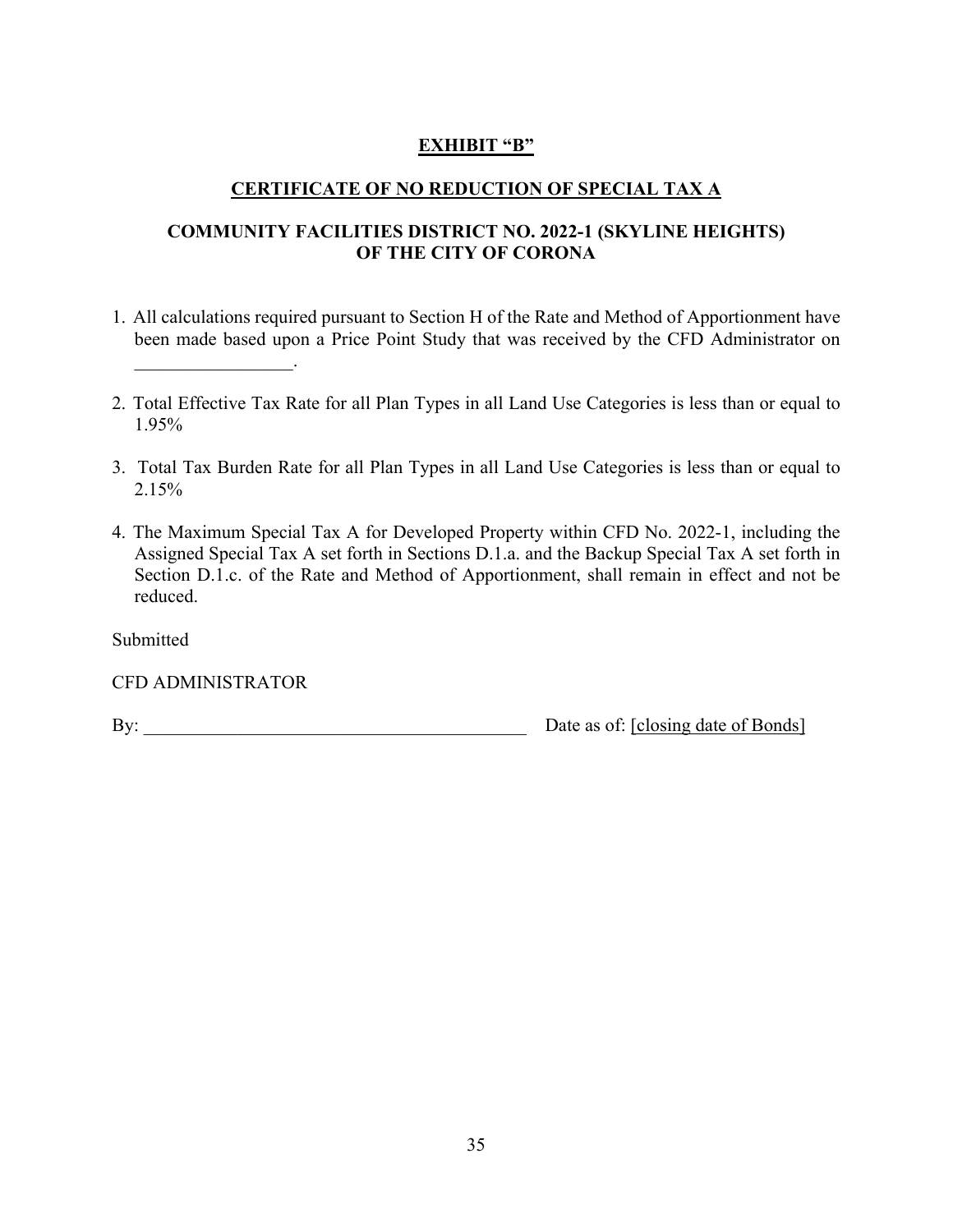# **EXHIBIT "C"**

### **DESCRIPTION OF AUTHORIZED SPECIAL TAX B SERVICES**

### **COMMUNITY FACILITIES DISTRICT NO. 2022-1 (SKYLINE HEIGHTS) OF THE CITY OF CORONA**

The services which may be funded with proceeds of Special Tax B of CFD No. 2022-1, as provided by Section 53313 of the Act, will include all costs attributable to maintaining, servicing, cleaning, repairing and/or replacing landscaped areas (may include reserves for replacement) in public street right-of-ways, public landscaping, public open spaces and other similar landscaped areas officially dedicated for public use. These services including the following:

maintenance and lighting of perimeter parks, parkways, streets, roads and open space, which maintenance and lighting services may include, without limitation, furnishing of electrical power to street lights and traffic signals; repair and replacement of damaged or inoperative light bulbs, fixtures and standards; maintenance (including irrigation and replacement) of landscaping vegetation situated on or adjacent to parks, parkways, streets, roads and open space; maintenance and repair of irrigation facilities; maintenance of public signage; graffiti removal from and maintenance and repair of public structures situated on parks, parkways, streets, roads and open space; maintenance and repair of playground or recreation program equipment or facilities situated on any park; and

(b) maintenance and operation of water quality improvements which include storm drainage and flood protection facilities, including, without limitation, drainage inlets, catch basin inserts, infiltration basins, flood control channels, fossil fuel filters, and similar facilities. Maintenance services may include but is not limited to the repair, removal or replacement of all or part of any of the water quality improvements, fossil fuel filters within the public right-of-way including the removal of petroleum hydrocarbons and other pollutants from water runoff, or appurtenant facilities, clearing of inlets and outlets; erosion repairs; and cleanup to improvements, and other items necessary for the maintenance, servicing; or both of the water quality basin improvements within flood control channel improvements; and

(c) public street sweeping, on the segments of the arterials within the boundaries of CFD No. 2022-1; as well as local roads within residential subdivisions located within CFD No. 2022-1; and any portions adjacent to the properties within CFD No. 2022-1; and

In addition to payment of the cost and expense of the forgoing services, proceeds of Special Tax B may be expended to pay "Administrative Expenses," as said term is defined in the Rate and Method of Apportionment.